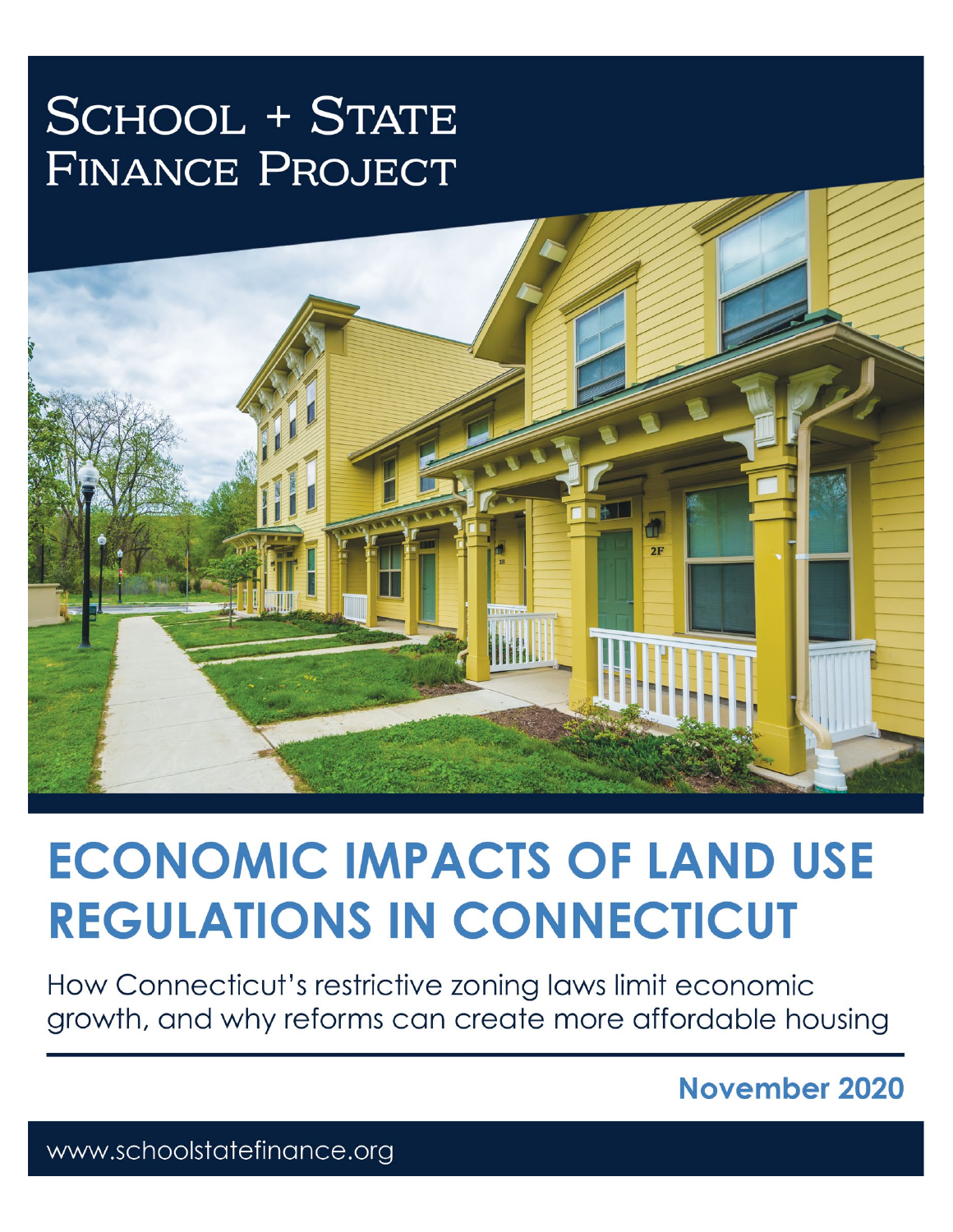## **Contents**

| Figure 1: General Fund Fixed versus Non-Fixed Costs Over Time  5                    |     |
|-------------------------------------------------------------------------------------|-----|
|                                                                                     |     |
|                                                                                     |     |
|                                                                                     |     |
| Figure 2: States with the Largest Shortfalls between Average Renter Wage and        |     |
|                                                                                     |     |
|                                                                                     |     |
|                                                                                     |     |
|                                                                                     |     |
|                                                                                     |     |
| Figure 5: Steps to Calculating Economic Impact of Zoning Change: Housing Elasticity |     |
|                                                                                     | .20 |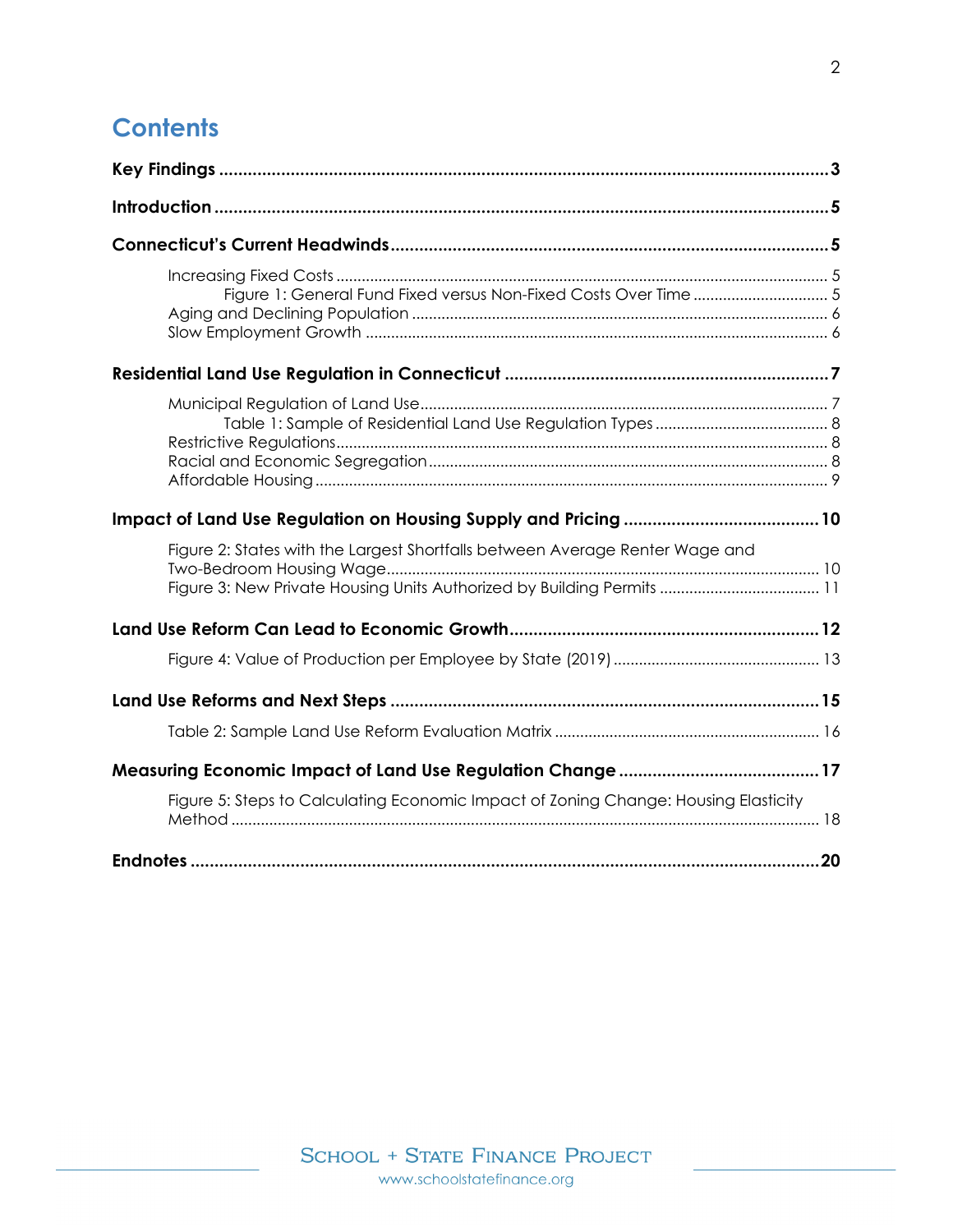## <span id="page-2-0"></span>**Key Findings**

The following report contains a number of key findings about the economic impacts of Connecticut's land use regulations. This section summarizes these findings and provides a quick glance at some of the report's biggest takeaways.

#### **Connecticut's land use regulations are a structural challenge that have restricted the state's housing supply, increased housing prices, and limited economic growth. [\(p. 5\)](#page-4-3)**

- Connecticut has the eighth largest shortfall between the average wage of a renter and the wage per hour a full-time worker must earn in order to afford the Fair Market Rent for a two-bedroom rental without being housing-burdened (spending more than 30 percent of their wage income on housing).[1](#page-19-1) [\(p. 10\)](#page-9-2)
- The Partnership for Strong Communities has estimated approximately 50 percent of renters and 32 percent of homeowners are housing-burdened.[2](#page-19-2) [\(p. 10\)](#page-9-3)
- Additionally, Connecticut housing development has not kept pace with the country or other peer states after the Great Recession. [\(p. 11\)](#page-10-1)

#### **Connecticut has significant land use regulations compared to other states and parts of the country. [\(p. 8\)](#page-7-3)**

- Local control of land use has created significant restrictions on the use of land with specific regard to housing. [\(p. 8\)](#page-7-4)
- 60 towns (or 36 percent of all Connecticut municipalities) require at least one acre of land to build single family housing, and 25 towns prohibit multifamily housing entirely.[3](#page-19-3) [\(p. 8\)](#page-7-5)
- In towns that do allow multifamily housing, 80 towns require multifamily housing to be situated on one or more acres of land.[4](#page-19-4) [\(p. 8\)](#page-7-6)

#### **Local zoning regulations by local elected entities have contributed to the creation of segregated towns in Connecticut along the lines of income and race. [\(p. 8\)](#page-7-7)**

- According to The Century Foundation, due to exclusionary zoning, one in four Black Americans and one in every six Hispanic Americans in poverty live in highpoverty neighborhoods, as opposed to one in every 13 White Americans in poverty.[5](#page-19-5) [\(pp. 8-9\)](#page-7-8)
- Within Connecticut, DataHaven found that wealth and poverty are highly concentrated in the state, with 27 percent of high-earning households living in neighborhoods that are predominantly White and wealthy, as compared to 10 percent in other large metropolitan areas.<sup>[6](#page-19-6)</sup> [\(p. 9\)](#page-8-1)
- In the Greater Bridgeport and Greater Hartford regions, the percentage of the population that lives in racially concentrated and affluent neighborhoods is greater than the percentage found in most other metropolitan areas.[7](#page-19-7) [\(p. 9\)](#page-8-2)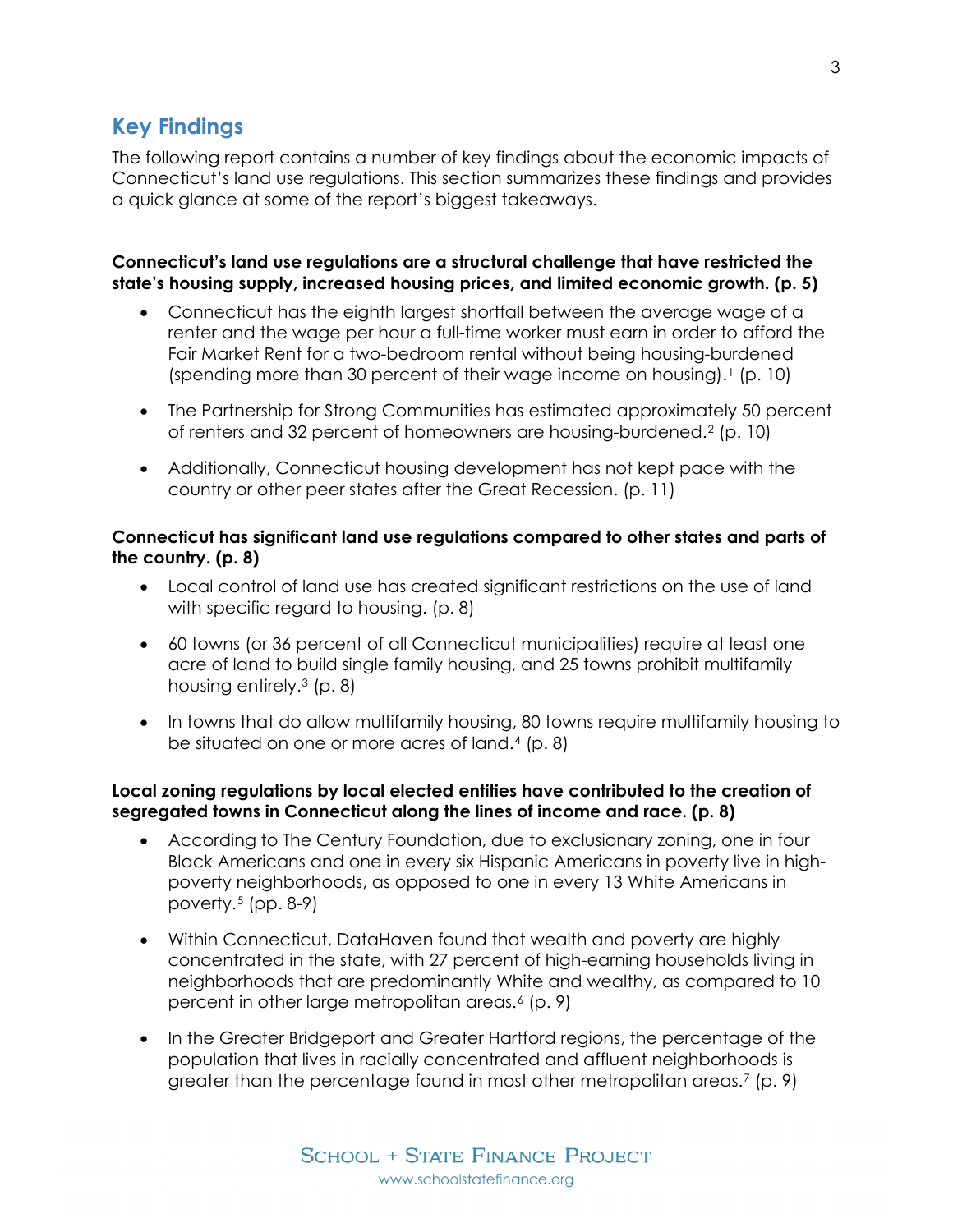#### **Connecticut is experiencing net out-migration in younger demographics that are key to the state's economic future. [\(p. 6\)](#page-5-2)**

- The state is losing population in the key 18-29 age demographic, and experiencing a contraction in the prime working-age demographics. [\(p. 14\)](#page-13-0)
- Connecticut is currently the eighth oldest state in the country with a median age of  $42.7$  years. $8$  [\(p. 6\)](#page-5-3)
- $\bullet$  It is one of only 10 states to lose population from 2018 to 201[9](#page-19-9), $\degree$  and one of only three states whose population has declined each of the past six years.<sup>[10](#page-19-10)</sup> [\(p. 6\)](#page-5-4)
- Connecticut is projected to experience an increase of approximately 84,000 residents aged 70 and over from 2015 to 2030.[11](#page-19-11) [\(pp. 13-14\)](#page-12-1)
- According to a September 2018 report by S&P Global Ratings, this aging, declining population has contributed to diminished economic growth in Connecticut, and one of the country's "largest contractions of prime working-adults."[12](#page-19-12) [\(p. 6\)](#page-5-5)
- Reforming land use regulations to increase the affordability of housing will pay dividends in attracting younger demographics and prime working-age populations, especially given the proximity of Connecticut to high productivity urban centers such as New York City, and the state's high productivity as a whole. (p. [14\)](#page-13-1)

#### **Enacting land use reforms will help increase housing supply, decrease housing prices, and lead to a more economically just and stable Connecticut. [\(p. 5\)](#page-4-4)**

- As the State of Connecticut has provided municipalities with the flexibility to regulate the nature of residential development within their borders, resulting in municipal zoning codes that are unique to each town, the possible policy reforms to increase economic growth are plentiful. [\(p. 15\)](#page-14-1)
- <span id="page-3-0"></span>• At the same time, economic growth is just one of many competing priorities that will shape the current process of residential development and associated zoning regulations. [\(p. 15\)](#page-14-2)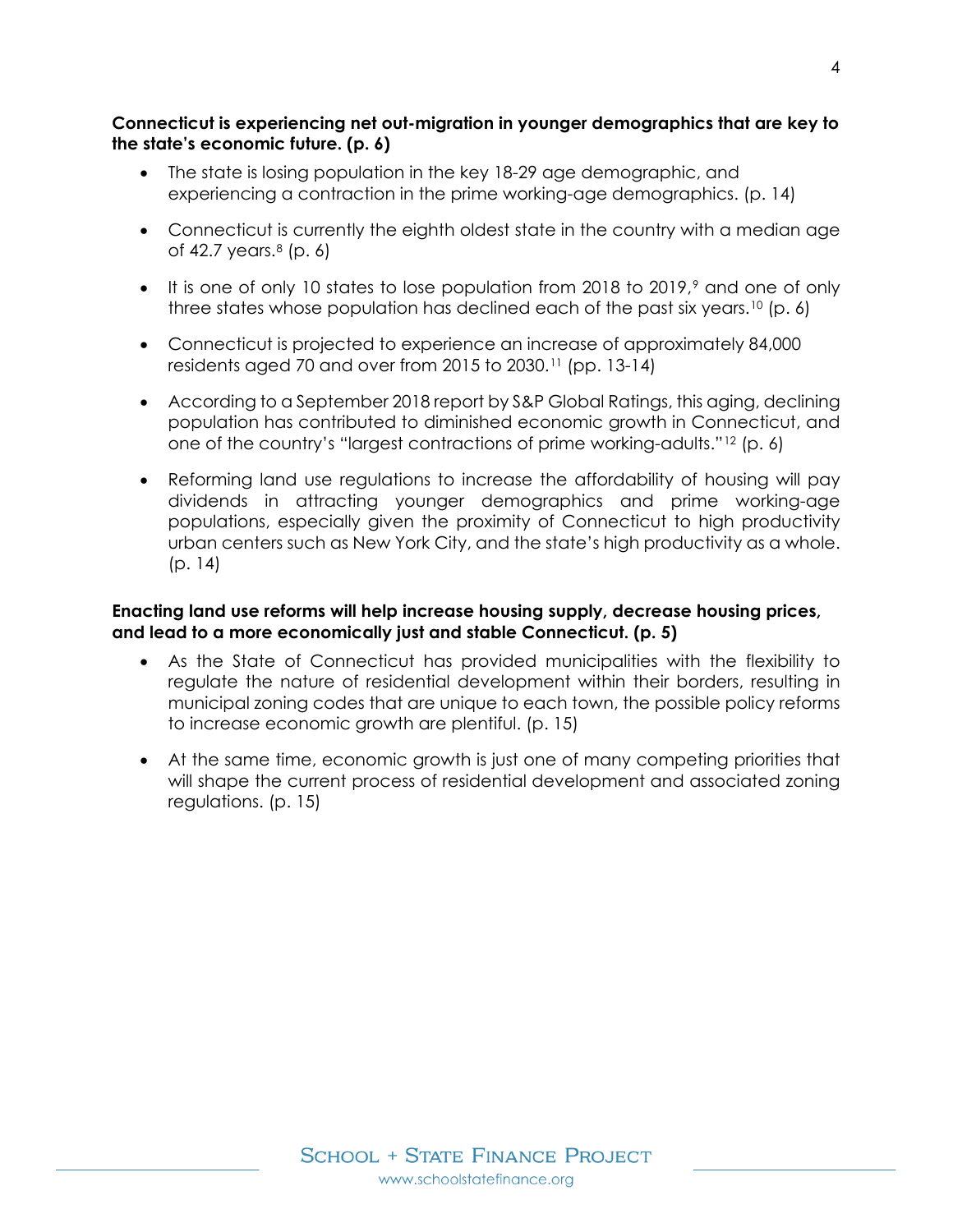## **Introduction**

<span id="page-4-3"></span>The State of Connecticut is facing structural headwinds that threaten the ability for its residents, taxpayers, and businesses to thrive. One of these structural challenges is Connecticut's land use regulations, [A](#page-4-5) which have restricted housing supply, increased housing prices, and limited economic growth.

As local zoning codes have resulted in a lack of affordable housing for Black, Indigenous, People of Color (BIPOC) and widespread segregation by race and income, Connecticut has the opportunity to reform land use regulations, not only to right these historical inequities, but to also improve the state's economic outlook and place it on more solid fiscal footing in the aftermath of the COVID-19 pandemic.

<span id="page-4-4"></span>The State of Connecticut should use this moment as an opportunity to enact land use reforms that will increase housing supply, decrease housing prices, and lead to a more economically just and stable Connecticut. As an initial next step, this report describes how including the dimension of economic impact and growth in the analysis of land use regulations and development processes can help further this goal.

#### <span id="page-4-0"></span>**Connecticut's Current Headwinds**

#### <span id="page-4-1"></span>*Increasing Fixed Costs*

I

The State of Connecticut's budgetary challenges have received significant attention over the past several years. In short, Connecticut is experiencing increasing fixed costs that threaten to squeeze discretionary expenditures. Connecticut's fixed costs have risen from approximately 35 percent of the state's General Fund expenditures in fiscal year 2000 to 50.5 percent of the General Fund's expenditures in FY 2019.[13](#page-19-13)[14](#page-19-14) On a dollar basis,

<span id="page-4-2"></span>fixed costs have increased 84 percent over this time period, from \$5.3 billion in FY 2000 to \$9.7 billion in FY 2019.[15](#page-19-15),[16](#page-19-16) One of the primary drivers of this increase in fixed costs is the contributions to Connecticut's State Employee Retirement System (SERS) and Teachers' Retirement System (TRS).

In order to keep promises to retirees and current employees, and to make up for decades of inadequate contributions, the State has had to increase contributions to the SERS and the TRS substantially in recent years — a trend which will continue over the next few years. Since FY 2000, the State's contributions to the SERS and the TRS have increased (in 2019-dollars) by \$851 million (269 percent) and \$988 million (325



<span id="page-4-5"></span><sup>A</sup> "Land use regulation" and "zoning" are used interchangeably in this work.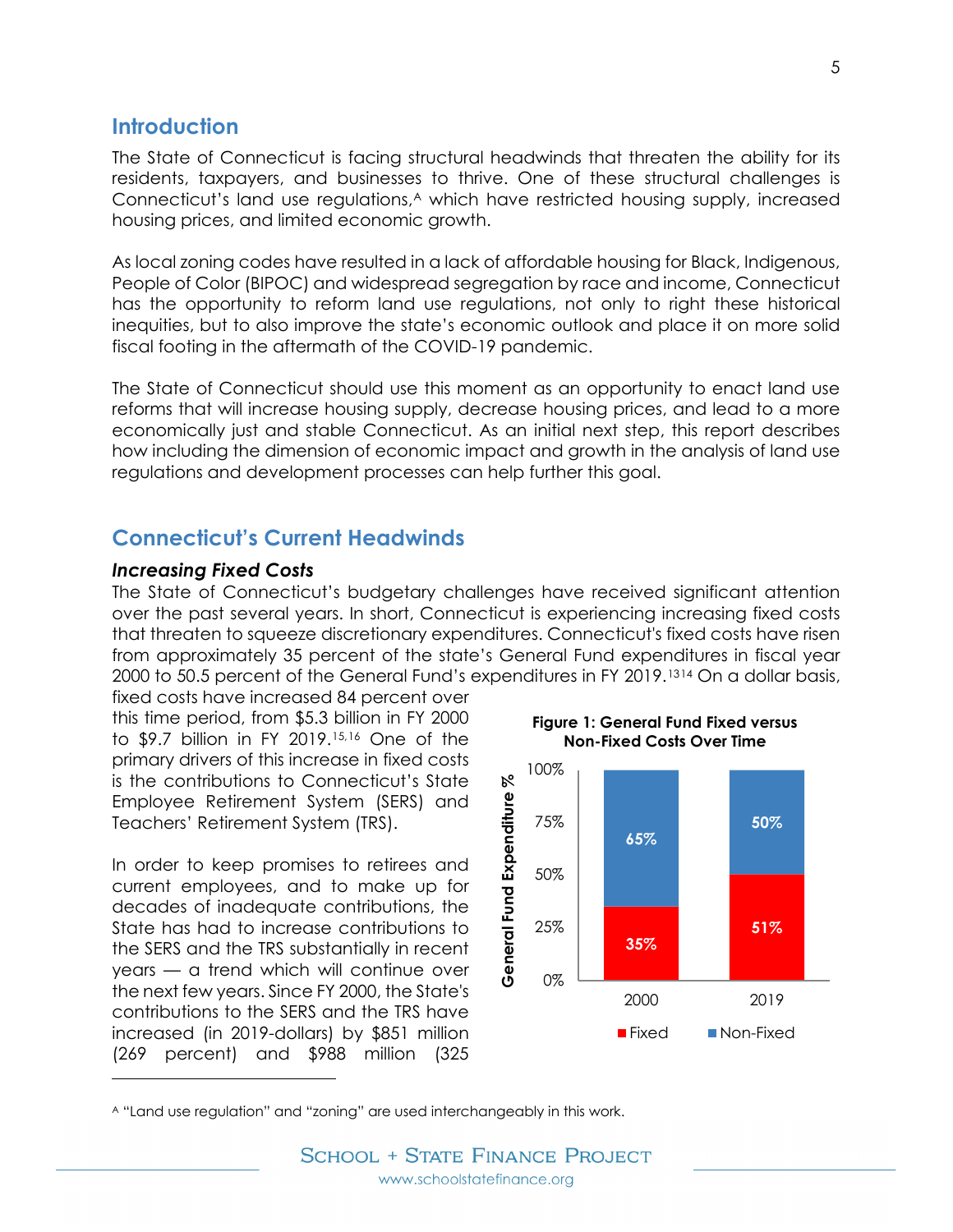percent), respectively. The State's contributions to the pension systems are set to peak in FY 2024 for the SERS (with a \$2.2 billion contribution) and in FY 2031 for the TRS (with a \$1.7 billion contribution).[17,](#page-19-17)[18](#page-19-18),[19](#page-19-19) As the State is required to meet these obligations over the next decade, fewer and fewer dollars will be available to spend on education, human services, or transportation — unless revenues, including taxes, increase. Absent revenue increases, this will result in less spending on public services that Connecticut residents and businesses rely on to move the state forward.

#### <span id="page-5-0"></span>*Aging and Declining Population*

<span id="page-5-4"></span><span id="page-5-3"></span>Connecticut also faces demographic headwinds. The state is currently the eighth oldest state (including Puerto Rico) in the country with a median age of 42.7 years.<sup>[20](#page-19-20)</sup> It is one of only 10 states (including Puerto Rico) to lose population from 2018 to 2019,[21](#page-19-21) and is one of only three states whose population has declined each of the past six years.[22](#page-20-0)

<span id="page-5-2"></span>From 2018 to 2019, the largest driver of resident population change in Connecticut was domestic migration out of Connecticut to other states, which outweighed births, international in-migration, and domestic in-migration.<sup>[23](#page-20-1)</sup> Connecticut is experiencing net out-migration in younger demographics that are key to the state's economic future. According to population estimates from the U.S. Census Bureau, Connecticut is experiencing net out-migration of 18- to 29-year-olds, while Internal Revenue Service federal income tax return data shows more federal income tax filers under age 35 are leaving the state than are entering.[24](#page-20-2) This aging, declining population has contributed to diminished economic growth in Connecticut, according to a September 2018 report by S&P Global Ratings, which specifically noted that Connecticut had "one of the largest contractions of prime working-adults."[25](#page-20-3)

#### <span id="page-5-5"></span><span id="page-5-1"></span>*Slow Employment Growth*

Connecticut has also struggled to recover from the Great Recession over the past decade. Prior to the economic downturn sparked by the COVID-19 pandemic, Connecticut had recovered (by January 2018) all private sector jobs lost during the Great Recession, but employment growth over this time occurred in low-wage industries. During this time period, Connecticut experienced a net loss of 45,400 higher-wage industry jobs (jobs with annual wages greater than \$80,000), which were tempered by a net gain of 28,500 jobs in mid- and lower-wage industries (jobs with annual wages less than \$80,000).<sup>[2](#page-20-4)6</sup> In addition, Connecticut is the only state in New England and the tri-state area to record a decline in real gross domestic product (GDP) from 2010 to 2018, as all the economies for all peer states experienced positive growth over this period.[27](#page-20-5)

Connecticut's slow and uneven recovery from the Great Recession has been interrupted by the COVID-19 pandemic and its resulting economic impact. Connecticut's economy shrunk by approximately 4.6 percent in the first quarter of 2020, as all 50 states and the District of Columbia similarly experienced a contraction in GDP.[28](#page-20-6) This economic recession has been accompanied by increased unemployment, decreased consumer confidence, and increased initial and continuing claims for unemployment insurance.[29,](#page-20-7)[30](#page-20-8),[31,](#page-20-9)[32](#page-20-10) While the COVID-19 pandemic is not over, and the true economic and budgetary impact will not be known for some time, it is clear Connecticut will have a weaker economy over the next several years.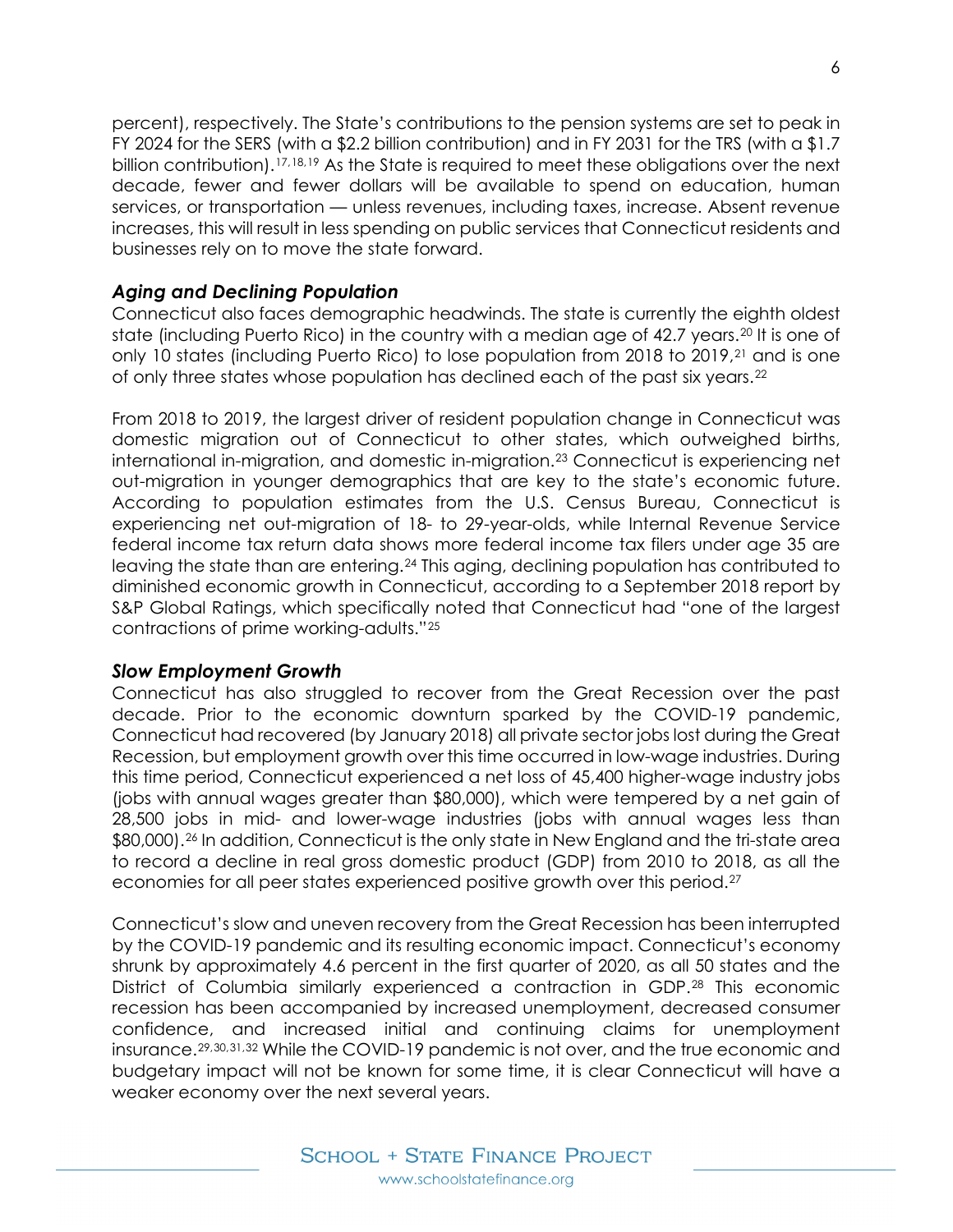## <span id="page-6-0"></span>**Residential Land Use Regulation in Connecticut**

#### <span id="page-6-1"></span>*Municipal Regulation of Land Use*

i<br>I

Laws and ordinances governing land use and zoning in Connecticut are the purview of the State of Connecticut. The 10<sup>th</sup> Amendment of the U.S. Constitution reserves powers not delegated to the federal government of the United States to the states themselves, or to the people[.33](#page-20-11) States can regulate land use and development through laws and ordinances to promote the general interest, as found in *Euclid v. Ambler*, and the Connecticut General Statutes delegate the authority to regulate land use to each municipality.[34,](#page-20-12)[35](#page-20-13) Within municipalities, zoning commissions, zoning boards of appeals, coastal management commissions, and other entities manage land use and development.[36](#page-20-14),[B](#page-6-2) 

These elected municipal entities regulate residential, commercial, and industrial uses of land in accordance with the aims of the community. A town zoning commission creates and implements the land use regulations of a community.<sup>[37](#page-20-15)</sup> A town zoning board of appeals is the body that hears appeals to development decisions, including approvals and denials, made by the zoning commission.[38](#page-20-16) Towns also employ a zoning enforcement officer to specifically enforce the laws created by the zoning commission.[39](#page-20-17) Towns also have wetlands and sewer commissions, each responsible for the regulation of development within wetlands, and water control and the interaction between proposed development and sewer capacity, respectively.[40](#page-20-18),[41](#page-20-19) While these municipal entities regulate all land use within a municipality, including commercial, agricultural and industrial land, the focus of this overview will be residential land use and housing development.

Generally, these municipal boards and commissions manage many aspects of potential housing development, including, but not limited to, where residential housing may occur and what type(s) of housing is allowed in different areas of the municipality. Specifically, zoning can regulate the number of housing units allowed, the number of units allowed per acre of land, the types of units allowed (for example: guest houses or accessory dwelling units), the amount of square footage of the structure, the number of parking spaces required per unit, and other aspects of housing.[42](#page-20-20) The table below provides a small sample of the types of residential land use regulations a municipality can implement through a zoning code.

<span id="page-6-2"></span>B This piece is not intended to be a comprehensive overview of zoning and land use regulation in Connecticut. For a deeper investigation of this topic, please see the University of Connecticut Center for Land Use Education and Research's Land Use Academy (https://clear.uconn.edu/lua/index.htm).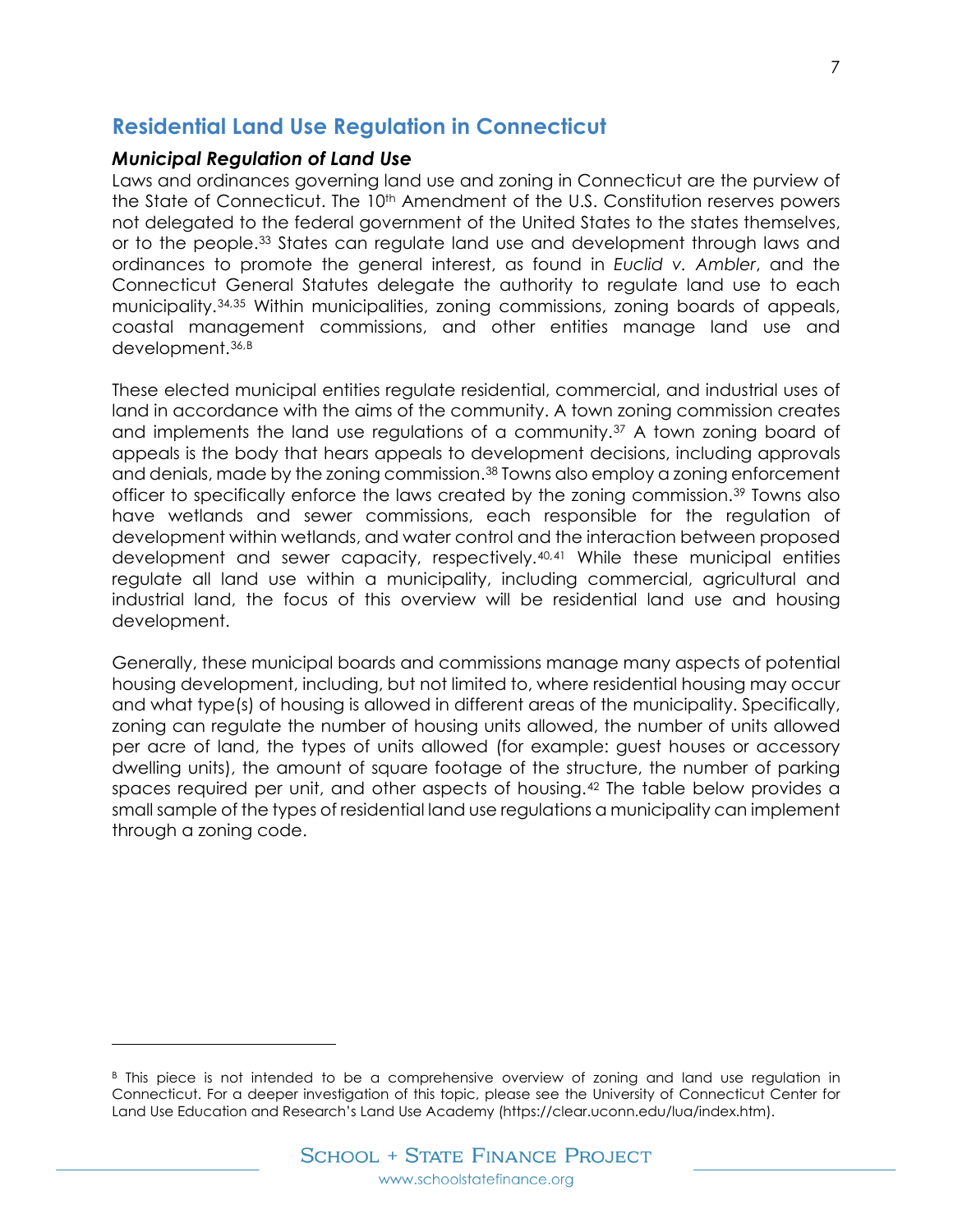<span id="page-7-0"></span>

| <b>Regulation</b>         | <b>Description</b>                                                                                                                           |  |  |
|---------------------------|----------------------------------------------------------------------------------------------------------------------------------------------|--|--|
| Lot Coverage Maximum      | Regulation that specifies the maximum percentage<br>of a residential lot that can be occupied by buildings.                                  |  |  |
| Parking Minimum           | Regulation that specifies the minimum amount of<br>parking spaces a housing development must have.                                           |  |  |
| Required Setback          | Regulation that specifies the distance a residential<br>building must be located from the boundaries of the<br>residential lot.              |  |  |
| Acceptable Accessory Uses | Regulation that specifies the allowable types and<br>characteristics of units that do not fulfill the primary<br>purpose of the development. |  |  |
| Minimum Lot Size          | Regulation that specifies that single family or multi-<br>family housing must be built on a certain acreage of<br>land.                      |  |  |
| Maximum Height            | Regulation that specifies the maximum permitted<br>height of residential buildings, either in stories or<br>feet/meters.                     |  |  |

**Table 1: Sample of Residential Land Use Regulation Types[43](#page-20-21)**

#### <span id="page-7-1"></span>*Restrictive Regulations*

<span id="page-7-3"></span>Connecticut has significant land use regulations compared to other states and parts of the country. The Wharton Residential Land Use Regulation Index, published by the Samuel Zell and Robert Lurie Real Estate Center at The Wharton School of the University of Pennsylvania, is a summary measure of how restrictive a local regulatory environment is. This index notes the Hartford-West Hartford-East Hartford and Worcester MA-CT corebased statistical areas (CBSAs) were among the 40 most restrictive areas in 2018.[4](#page-20-22)4 A previous version of this Index calculated state-level values using data from the 2000 decennial census and evaluated Connecticut as the 15<sup>th</sup> most restrictive regulatory environment on the dimension of residential land use.[45](#page-20-23)

<span id="page-7-5"></span><span id="page-7-4"></span>In Connecticut, each of the state's 169 municipalities control the use of land within its borders. Local control of land use has created significant restrictions on the use of land with specific regard to housing. For example, 60 towns (or 36 percent of all Connecticut municipalities) require at least one acre of land to build single family housing, and 25 towns prohibit multifamily housing entirely.[46](#page-20-24) In towns that do allow multifamily housing, 80 towns require multifamily housing to be situated on one or more acres of land.<sup>47</sup>

### <span id="page-7-6"></span><span id="page-7-2"></span>*Racial and Economic Segregation*

<span id="page-7-8"></span><span id="page-7-7"></span>It is important to recognize the historical role that local land use regulations by local elected entities have played in the creation of segregated towns along the lines of income and race. The Century Foundation found that due to exclusionary zoning, one in four Black Americans and one in every six Hispanic Americans in poverty live in high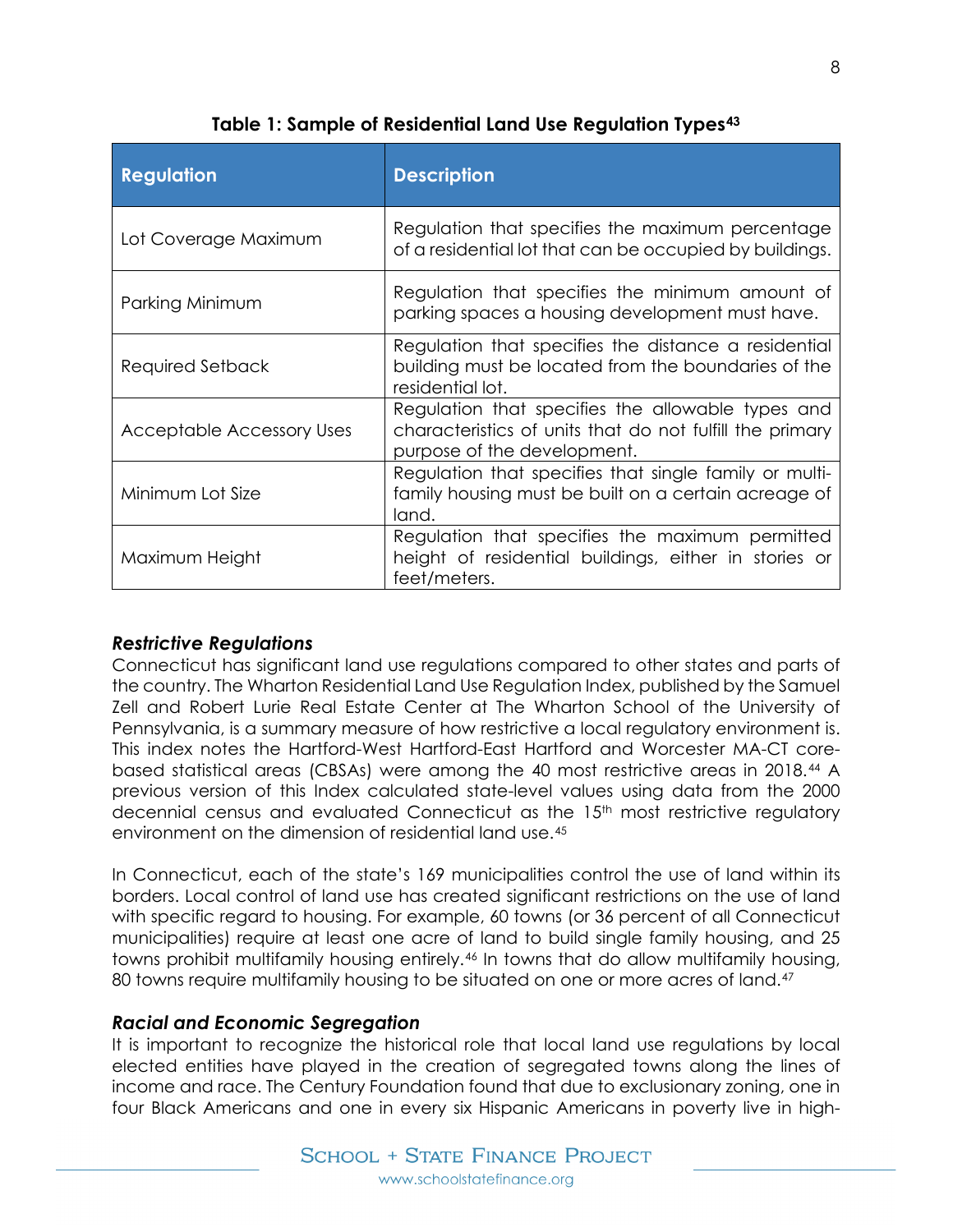<span id="page-8-2"></span><span id="page-8-1"></span>poverty neighborhoods, as opposed to one in every 13 White Americans in poverty.[4](#page-21-0)8 Within Connecticut, DataHaven found that wealth and poverty are highly concentrated in the state, with 27 percent of high-earning households living in neighborhoods that are predominantly White and wealthy, as compared to 10 percent in other large metropolitan areas.[49](#page-21-1) This study also found that in the Greater Bridgeport and Greater Hartford regions, the percentage of the population that lives in racially concentrated and affluent neighborhoods is greater than the percentage found in most other large metropolitan areas.[50](#page-21-2)

#### <span id="page-8-0"></span>*Affordable Housing*

In recognition of the fact that local land use regulations have resulted in too little affordable housing in many communities, Connecticut has implemented legislation designed to promote its development. Section 8-30g of the Connecticut General Statutes established a series of procedures that developers, municipalities, and courts must follow when a developer appeals a decision by a local board or commission concerning a proposed affordable housing development."[51](#page-21-3) The statute states that housing developers have the right to appeal to the Superior Court of Connecticut when the developer's affordable housing application is denied by a municipality, or approved with substantial modifications.<sup>[52](#page-21-4)</sup> In this appeal, the denying municipality must prove that either:

- The denial/modified approval was necessary to protect public health and/or safety, that the public interests clearly outweigh the need for affordable housing, and that public interest cannot be protected by reasonable changes to the proposed housing development, or;
- The application would develop affordable housing in an area that is not assisted housing as defined by Section 8-30g.<sup>[53](#page-21-5)</sup>

Municipalities are exempt from the appeals process requirement detailed above if at least 10 percent of housing stock in the town is affordable. The Connecticut Department of Housing publishes an annual Affordable Housing Appeals Procedure List, which lists municipalities that are exempt based on this measure. [54,](#page-21-6)[55](#page-21-7)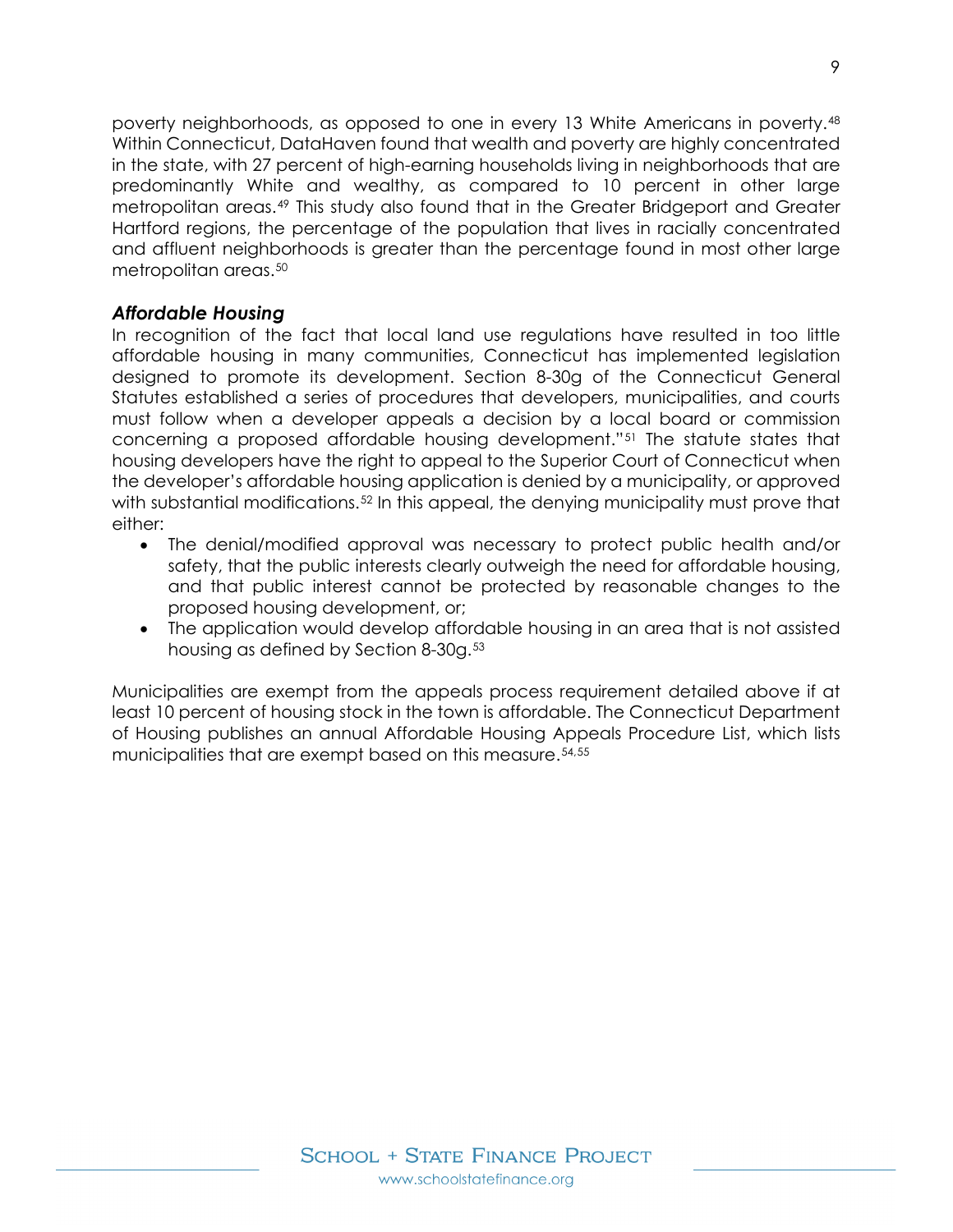## <span id="page-9-0"></span>**Impact of Land Use Regulation on Housing Supply and Pricing**

Residential land use regulations like those described above contribute to decreased housing supply and increased housing costs. Glaeser, Schuetz, and Ward (2006) studied the Greater Boston area and found that "The relation between land-use regulation and housing prices was also striking. Regionally, housing prices might have been 23 to 36 percent lower if regulation had not greatly slowed new permitting since 1990."[56](#page-21-8) The National Association of Homebuilders came to a similar conclusion in 2016, estimating that "regulations imposed by government at all levels account for 24.3 percent of the final price of a new single-family home built for sale. Three-fifths of this —14.6 percent of the final house price — is due to a higher price for a finished lot resulting from regulations imposed during the lot's development."[57](#page-21-9)

These land use regulations also contribute to decreased housing supply. In a review of relevant literature, Gyourko and Molloy (2014) found that "most models predict that regulation should reduce the elasticity of housing supply, resulting in a smaller stock of housing, higher house prices, greater volatility of house prices, and less volatility of new construction."[58](#page-21-10)

<span id="page-9-2"></span>The academic research cited above has borne out in Connecticut along the dimensions of housing prices and affordability and supply. According to the National Low Income Housing Coalition, Connecticut has the eighth largest shortfall between the average wage of a renter and the "two-bedroom housing wage," which is the wage per hour a full-time worker must earn in order to afford the Fair Market Rent for a two-bedroom rental without being housing-burdened (spending more than 30 percent of their wage income on housing).[59](#page-21-11) Figure 2 below shows the gaps for the states with the largest shortfalls. Similarly, the Partnership for Strong Communities has estimated that approximately 50 percent of renters and 32 percent of homeowners are housing-burdened by that same definition.<sup>[60](#page-21-12)</sup>

<span id="page-9-1"></span>

#### <span id="page-9-3"></span>**Figure 2: States with the Largest Shortfalls between Average Renter Wage and Two-Bedroom Housing Wage[61](#page-21-13)**

10

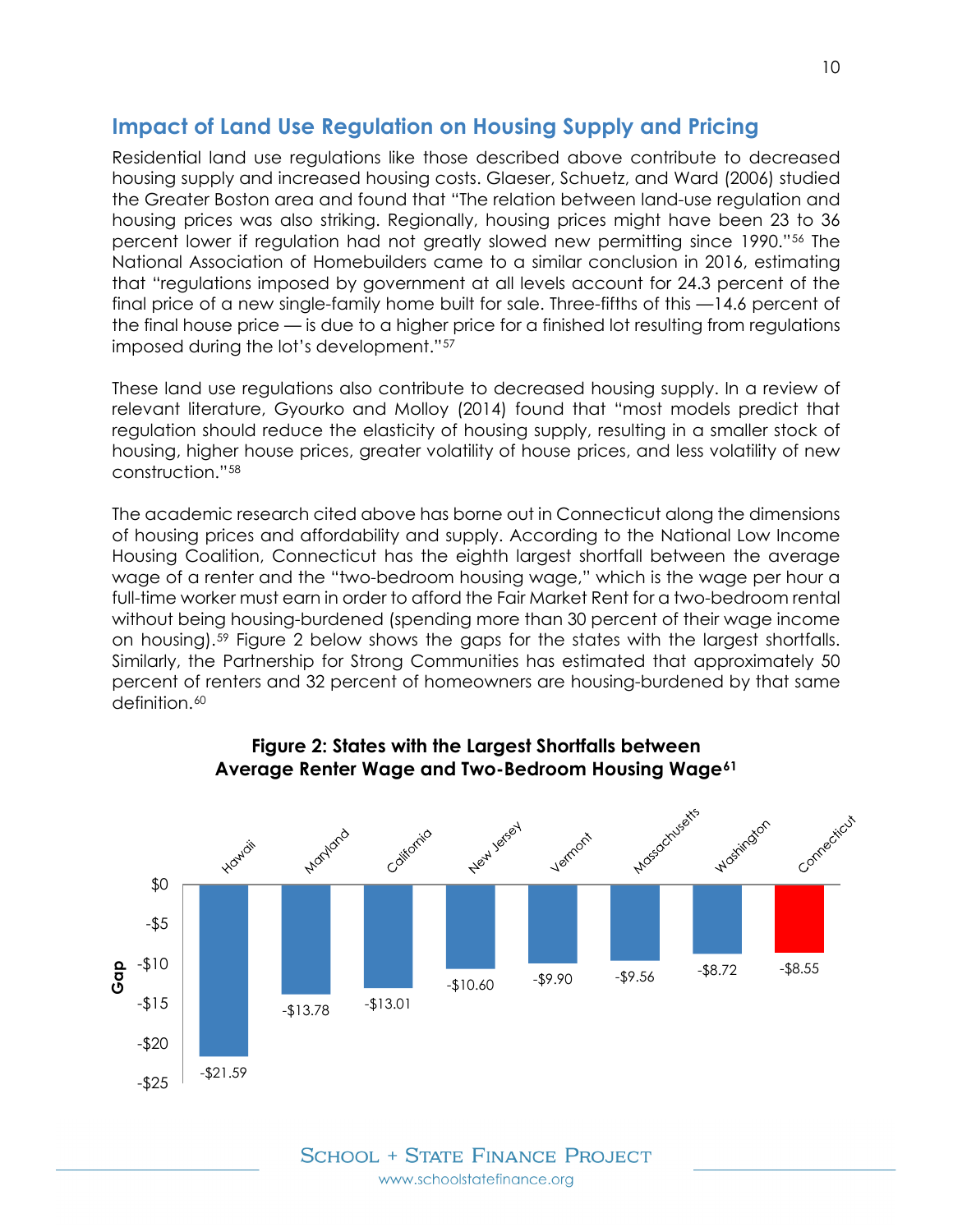<span id="page-10-1"></span>Connecticut housing development has not kept pace with the country or other peer states after the Great Recession. The chart below details the number of new private housing units authorized each year for the comparative states and the country, indexed to the year 2000 for comparative purposes. As seen in Figure 3, the country as a whole, and each of Connecticut's peer states, recorded stronger housing development over the past decade than Connecticut. [62](#page-21-14),[63](#page-21-15),[64,](#page-21-16)[65,](#page-21-17)[66](#page-21-18)



<span id="page-10-0"></span>**Figure 3: New Private Housing Units Authorized by Building Permits[67,](#page-21-19)[68](#page-21-20),[69,](#page-21-21)[70,](#page-21-22)[71](#page-21-23)**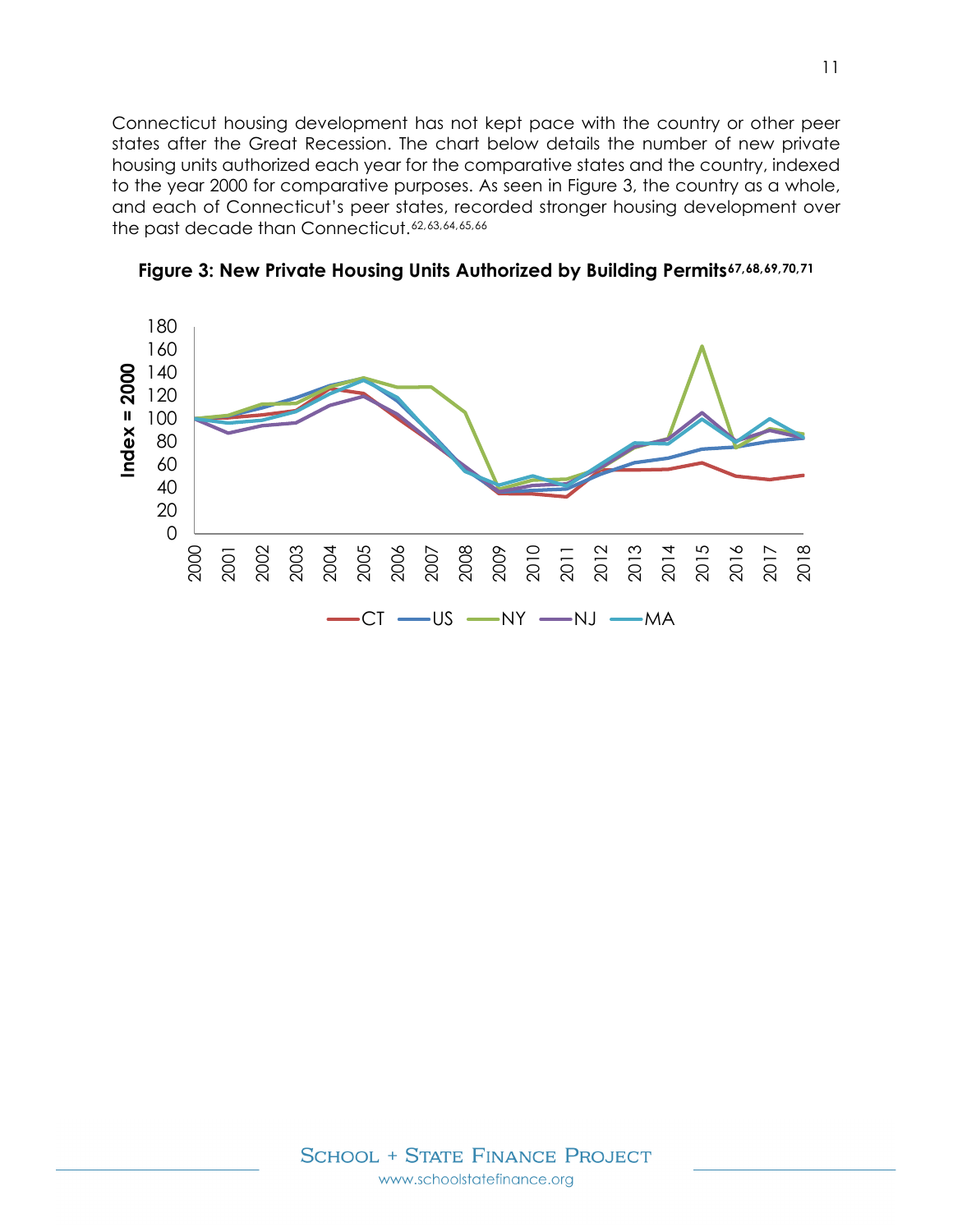## <span id="page-11-0"></span>**Land Use Reform Can Lead to Economic Growth**

Land use regulation in Connecticut does not just lead to increased costs on current and prospective residents, it also impacts the Connecticut economy. As discussed earlier, Connecticut faces economic, fiscal, and demographic challenges that can be mitigated by reforming land use regulations on housing. Hsieh and Moretti (2019) found "high productivity cities like New York and the San Francisco Bay Area have adopted stringent restrictions to new housing supply, effectively limiting the number of workers who have access to such high productivity."[72](#page-21-24) These productive areas of the country experienced the largest increases in labor productivity, while also adopting land use restrictions that limited the amount of additive housing that could be constructed. In effect, the lower aggregate output and welfare results from this misallocation, as "instead of increasing local employment, productivity growth in housing-constrained cities primarily pushes up housing prices and nominal wages."[73](#page-21-25)

While Connecticut and its cities are not identical to New York or the San Francisco Bay Area, Connecticut is among the most productive states in the country, and parts of Connecticut are part of the New York City metropolitan area. When measuring labor productivity (a measure used by Hsieh and Moretti in the research cited above) as the Value of Production per Employee, $C$  Connecticut is the sixth most productive state in the country, trailing only New York, the District of Columbia, Washington, Delaware, and California.[74](#page-21-26) Figure 4 on the next page illustrates this finding.

i<br>I

<span id="page-11-1"></span><sup>C</sup> Labor productivity, generally, refers to the output of goods or services that can be produced relative to the amount of labor used to produce the outputs. Value of Production represents the difference between the total output of goods and services produced, and the intermediate inputs consumed to produce that output. Value of Production was chosen as a productivity measure over output as it takes into account the inputs necessary to create outputs. The number of employees is a measure that "represents the total number of wage and salary workers, self-employed workers, and unpaid family workers working at various occupations (jobs) within business establishments. An individual who works multiple jobs at separate establishments would have each job included in the number of employees."

Source: U.S. Department of Labor, Bureau of Labor Statistics, Office of Productivity and Technology. (2019). *Private nonfarm productivity and costs by state and region*. Washington, DC: Author. Available from https://www.bls.gov/lpc/state-productivity.htm.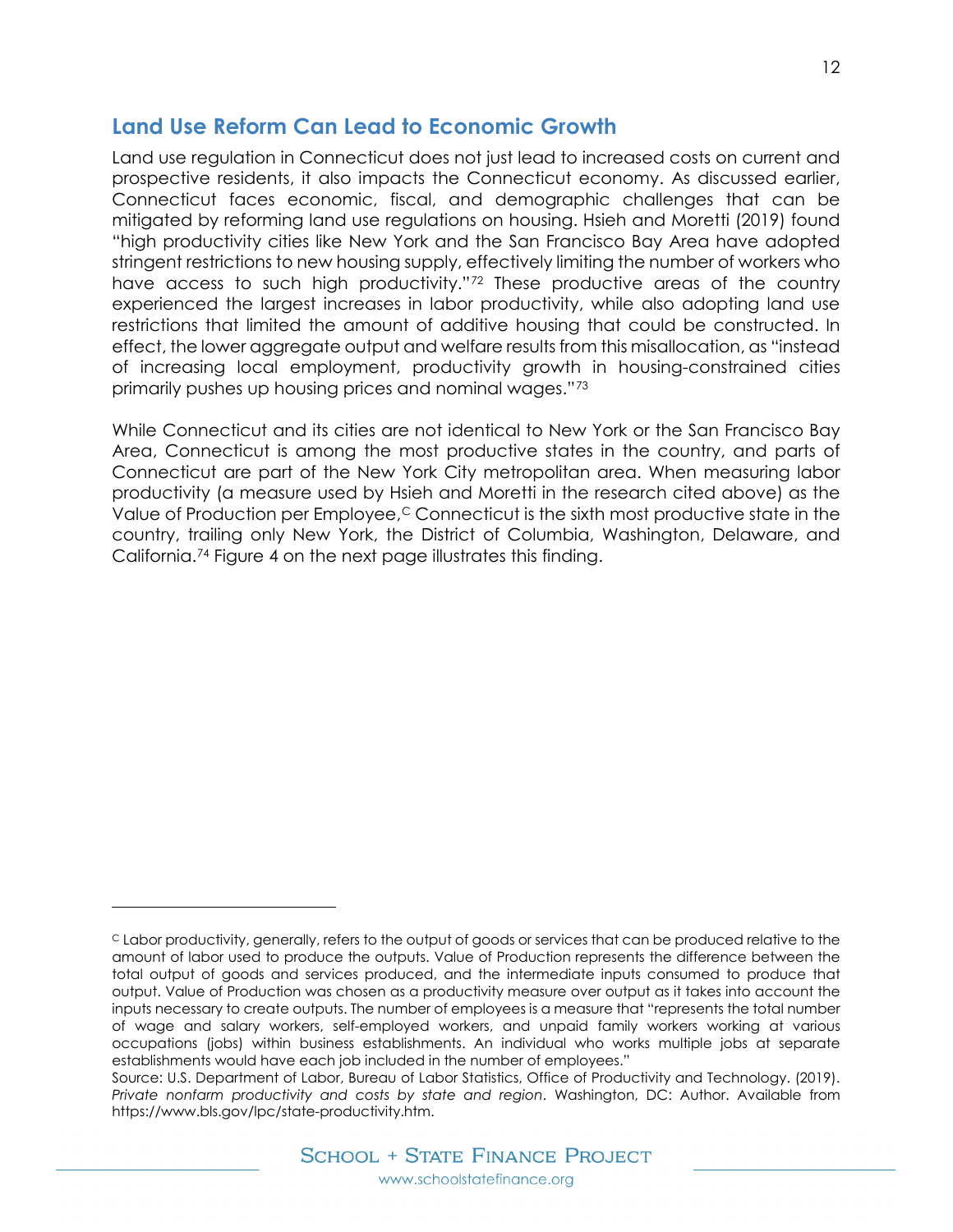<span id="page-12-0"></span>

**Figure 4: Value of Production per Employee by State (2019)[75](#page-21-27) (Connecticut in red)** 

The authors generalize this finding to the country as a whole, stating that, "using a spatial equilibrium model and data from 220 metropolitan areas we find that these constraints lowered aggregate U.S. growth by more than 50 percent from 1964 to 2009."[76](#page-22-0) This finding includes metropolitan areas in Connecticut.

Additionally, Connecticut's economy relies on proximity and access to New York City as it is the largest economic engine of the region. In fact, 16.5 percent of Fairfield County workers aged 16 or older commute to jobs outside of Connecticut (primarily to New York) according to data from the U.S. Census Bureau's American Community Survey.[77](#page-22-1) 

Reforming land use regulations in Connecticut will allow more Connecticut residents (both present and future) access to the highly productive New York City metropolitan area, which would pay dividends in economic growth along the lines presented in this report. As housing supply restrictions, such as local zoning regulations, limit the access of residents to productive labor markets, such as those found in Connecticut, these restrictions and the situation they produce results in "lower income and welfare of all U.S. workers."[78](#page-22-2)

Glaeser and Gyourko (2017) echo a similar theme, noting "the regulation of America's most productive places seems to have led labor to locate in places where wages and prices are lower, reducing America's overall economic output in the process."[79](#page-22-3) Glaeser, Schuetz, and Ward (2006) concur, noting that "While low densities have their virtues, they also ensure that housing will stay expensive and retard economic growth."[80](#page-22-4)

<span id="page-12-1"></span>Outside of the academic literature, there are more direct connections to economic growth by reforming land use regulations. As discussed previously, Connecticut is facing demographic headwinds as the population continues to decrease and age. According to projections from the Connecticut Department of Labor, the state is projected to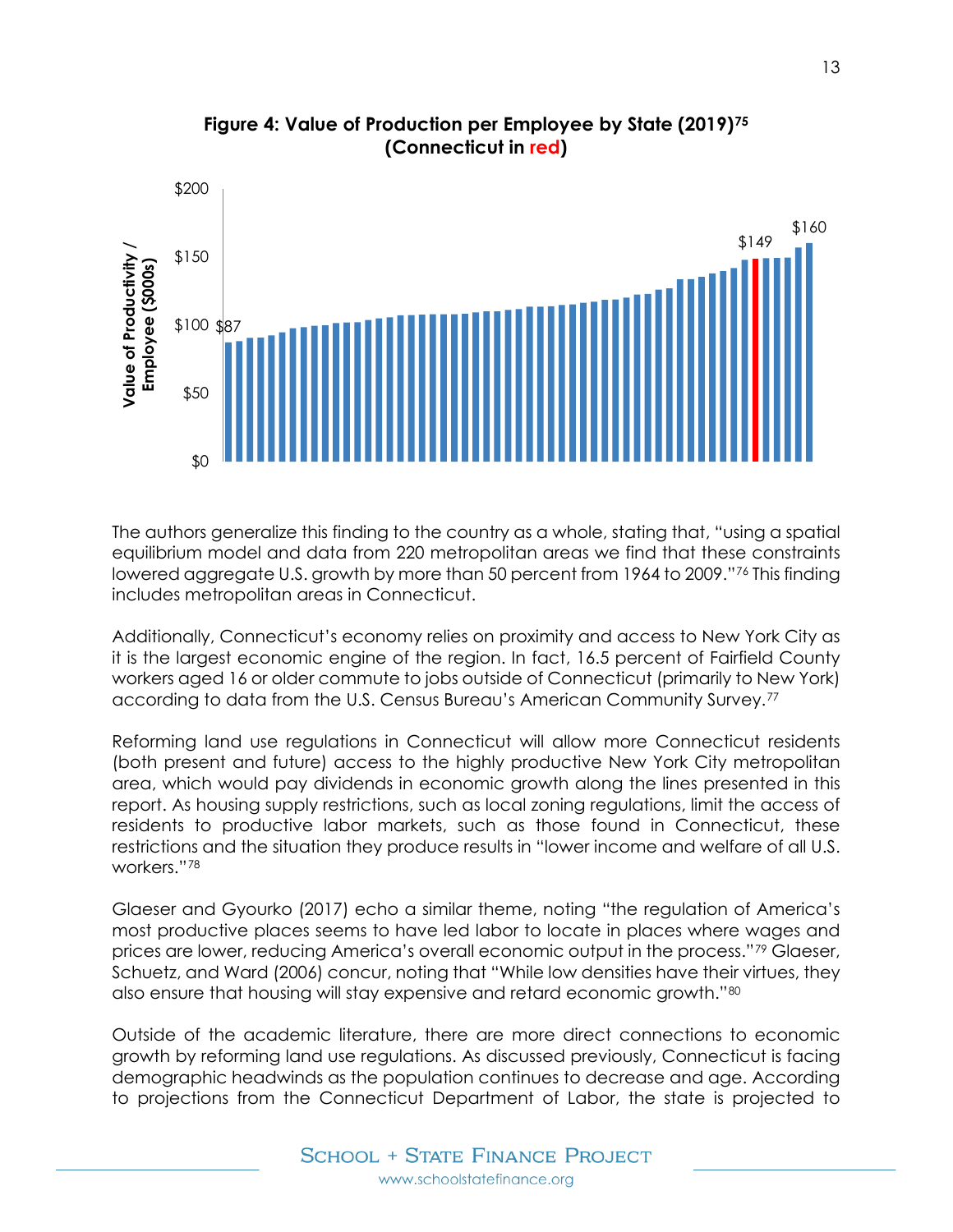<span id="page-13-1"></span><span id="page-13-0"></span>experience an increase of approximately 84,000 residents aged 70 and over from 2015 to 2030.<sup>[8](#page-22-5)1</sup> Connecticut is also losing population in the key 18-29 age demographic, and experiencing a contraction in the prime working-age demographics. Reforming land use regulations to increase the affordability of housing will pay dividends in attracting younger demographics and prime working-age populations, especially given the proximity of Connecticut to high productivity urban centers such as New York City, and the state's high productivity as a whole.

Analyzing the Millennial<sup>[D](#page-13-2)</sup> generation with an emphasis on homeownership, researchers at the Urban Institute found education debt, rise in rental costs, tighter mortgage credit constraints, and a reduction in affordable housing supply are major barriers to Millennial homeownership.<sup>82</sup> Land use regulation reform can increase the supply of housing and, therefore, decrease housing prices with an end goal of economic growth. In sum, the authors recommend "changing land use and zoning regulations to allow for more construction, particularly in areas with tight housing supply," to increase Millennial homeownership and bridge the gap in homeownership between racial and ethnic groups.[83](#page-22-7) While this analysis does not specifically recommend increasing homeownership rates in Connecticut as opposed to those renting housing, the barriers to homeownership found in the Urban Institute report are aligned to the barriers found in implementing affordable housing in Connecticut.

While in aggregate the COVID-19 pandemic has wrought havoc on the Connecticut economy, one area of opportunity for the state is real estate markets adjacent to large metropolitan areas. Initial evidence as of September 2020 points to rising demand for Connecticut suburban real estate, with Fairfield County experiencing a 73 percent increase in July home sales and neighboring Westchester County in New York experiencing a 112 percent increase.<sup>[84](#page-22-8)</sup> Reforming land use regulations to increase housing supply in high demand areas has the potential to pay immediate dividends for the Connecticut economy given the increase in demand for residential real estate adjacent to major metropolitan areas as a result of the COVID-19 pandemic.

I

<span id="page-13-2"></span>D The cited report defines the Millennial generation as individuals born between 1981 and 1997.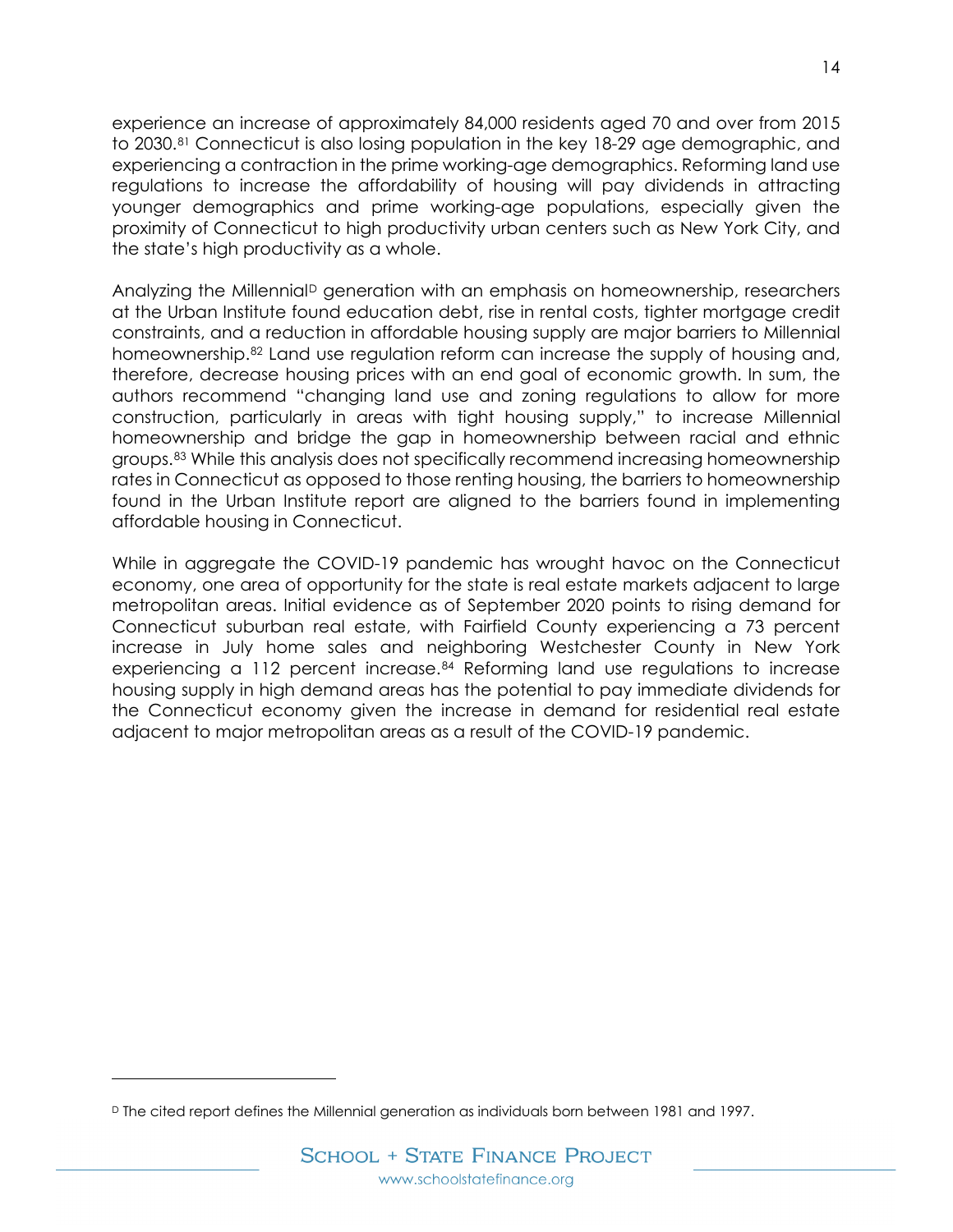## <span id="page-14-0"></span>**Land Use Reforms and Next Steps**

<span id="page-14-1"></span>As the State of Connecticut has provided municipalities with the flexibility to regulate the nature of residential development within their borders, resulting in municipal zoning codes that are unique to each town, the possible policy reforms to increase economic growth are plentiful. This is also true of the level of policy change, which could occur at the local, regional, or state level.

<span id="page-14-2"></span>At the same time, economic growth is just one of many competing priorities that will shape the current process of residential development and associated zoning regulations. Indeed, the current conversations on residential development in Connecticut rightly center the impact of local zoning and proposed policy changes on segregation and inequities, as well as how changes in development impact existing community stakeholders.[85,](#page-22-9)[86](#page-22-10)

The matrix detailed in Table 2 below provides a sample method for evaluating how changes to the components of the land use environment — including regulations, processes, and stakeholders — impact different policy goals. This matrix is a starting point to ensuring possible land use reforms are evaluated on how they will contribute to, or detract from, economic growth, in concert with their impact on economic and racial segregation.

In this example, evaluating economic growth should align to the theory detailed previously in this piece centering on the impact of regulation change on the supply, location, and pricing of housing, with specific focus on providing access to highproductivity labor markets within and adjacent to Connecticut. Please note, the items in Table 2 are not an exhaustive list of either the components of the land use environment or the criteria by which reforms should be evaluated. Rather, this matrix is intended to show how economic growth should be a criterion by which reforms to the regulations, processes, and role(s) of stakeholders should be evaluated, in concert with several evaluation criteria currently in the public conversation on zoning.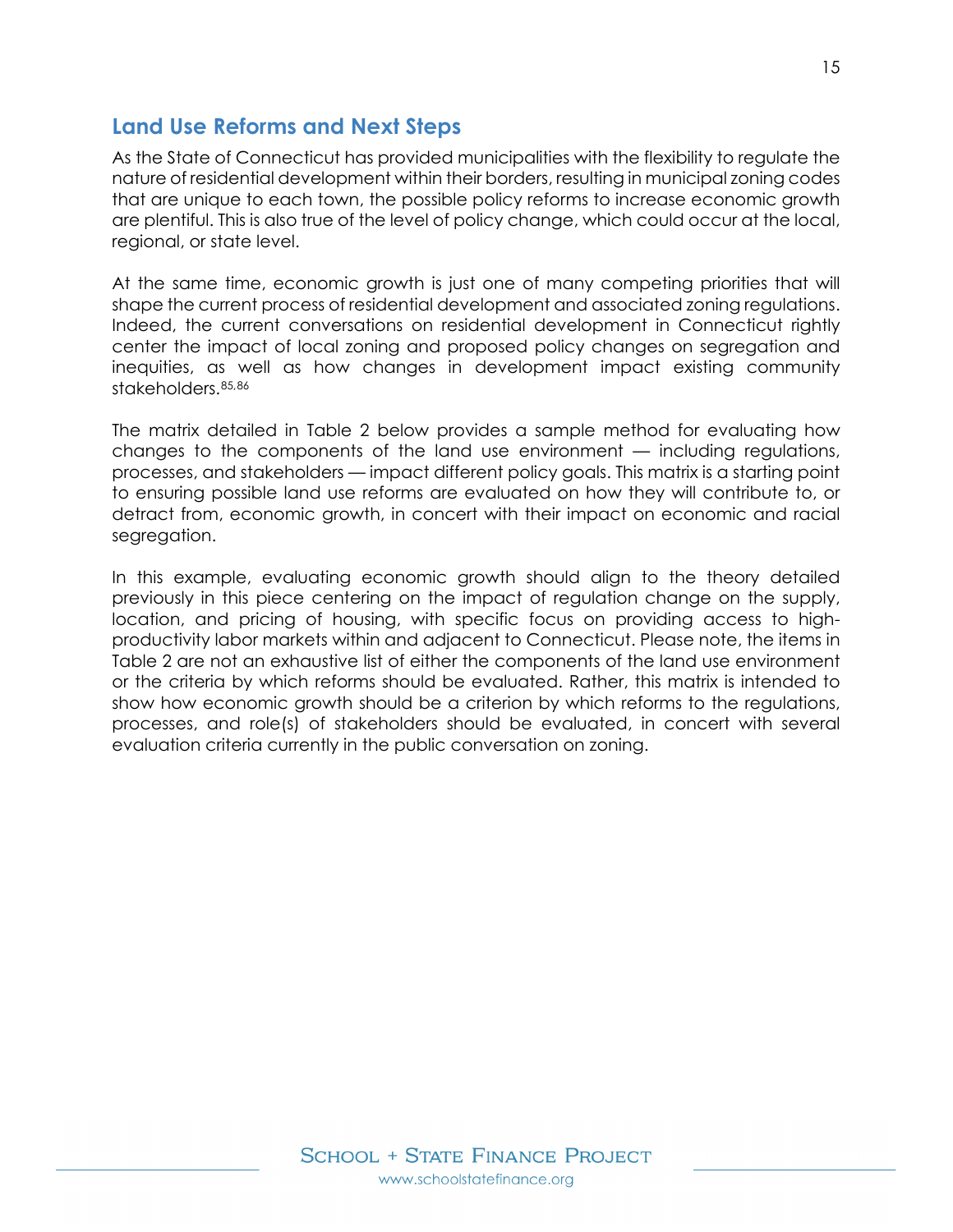<span id="page-15-0"></span>

|                                                             |                                                                             | <b>Sample Evaluation Criteria</b>                                                                                                              |                                                                                                                                           |                                                                                                                                                               |                                                                                                                                          |  |
|-------------------------------------------------------------|-----------------------------------------------------------------------------|------------------------------------------------------------------------------------------------------------------------------------------------|-------------------------------------------------------------------------------------------------------------------------------------------|---------------------------------------------------------------------------------------------------------------------------------------------------------------|------------------------------------------------------------------------------------------------------------------------------------------|--|
|                                                             |                                                                             | Economic                                                                                                                                       | <b>Racial</b>                                                                                                                             | Existing                                                                                                                                                      | Economic                                                                                                                                 |  |
|                                                             |                                                                             | Segregation                                                                                                                                    | Segregation                                                                                                                               | <b>Stakeholders</b>                                                                                                                                           | Growth                                                                                                                                   |  |
| omponent of Residential Land Use Environment<br>$\tilde{O}$ | Local<br><b>Land Use</b><br><b>Regulations</b>                              | How will<br>changing<br>specific land use<br>regulations<br>impact<br>economic<br>segregation in<br>Connecticut<br>towns and<br>neighborhoods? | How will<br>changing<br>specific land use<br>regulations<br>impact racial<br>segregation in<br>Connecticut<br>towns and<br>neighborhoods? | How will<br>changing<br>specific land use<br>regulations<br>impact existing<br>residents in<br>applicable<br>towns and<br>neighborhoods?                      | How will<br>changing<br>specific land use<br>regulations<br>contribute to or<br>detract from<br>economic<br>growth?                      |  |
|                                                             | <b>Local Zoning</b><br>Approval<br><b>Processes</b>                         | How will<br>reforming zoning<br>approval<br>processes<br>impact<br>economic<br>segregation in<br>Connecticut?                                  | How will<br>reforming zoning<br>approval<br>processes<br>impact racial<br>segregation in<br>Connecticut?                                  | How will<br>reforming zoning<br>approval<br>processes<br>impact existing<br>residents in<br>applicable<br>towns and<br>neighborhoods?                         | How will<br>reforming zoning<br>approval<br>processes<br>contribute to or<br>detract from<br>economic<br>growth?                         |  |
|                                                             | <b>State Role in</b><br><b>Local Housing</b><br>Development                 | How will<br>adjusting the<br>State's role in<br>housing<br>development<br>impact<br>economic<br>segregation in<br>Connecticut?                 | How will<br>adjusting the<br>State's role in<br>housing<br>development<br>impact racial<br>segregation in<br>Connecticut?                 | How will<br>adjusting the<br>State's role in<br>housing<br>development<br>impact existing<br>residents in<br>applicable<br>towns and<br>neighborhoods?        | How will<br>adjusting the<br>State's role in<br>housing<br>development<br>contribute to or<br>detract from<br>economic<br>growth?        |  |
|                                                             | Housing<br><b>Developers</b>                                                | How will<br>reforming the<br>role of housing<br>developers<br>impact<br>economic<br>segregation in<br>Connecticut?                             | How will<br>reforming the<br>role of housing<br>developers<br>impact racial<br>segregation in<br>Connecticut?                             | How will<br>reforming the<br>role of housing<br>developers<br>impact racial<br>segregation in<br>Connecticut?                                                 | How will<br>reforming the<br>role of housing<br>developers<br>contribute to or<br>detract from<br>economic<br>growth?                    |  |
|                                                             | Town<br><b>Stakeholders</b><br>(Residents &<br><b>Elected</b><br>Officials) | How will<br>reevaluating the<br>role of town<br>residents and<br>stakeholders<br>impact<br>economic<br>segregation in<br>Connecticut?          | How will<br>reevaluating the<br>role of town<br>residents and<br>stakeholders<br>impact racial<br>segregation in<br>Connecticut?          | How will<br>reevaluating the<br>role of town<br>residents and<br>stakeholders<br>impact existing<br>residents in<br>applicable<br>towns and<br>neighborhoods? | How will<br>reevaluating the<br>role of town<br>residents and<br>stakeholders<br>contribute to or<br>detract from<br>economic<br>growth? |  |

**Table 2: Sample Land Use Reform Evaluation Matrix**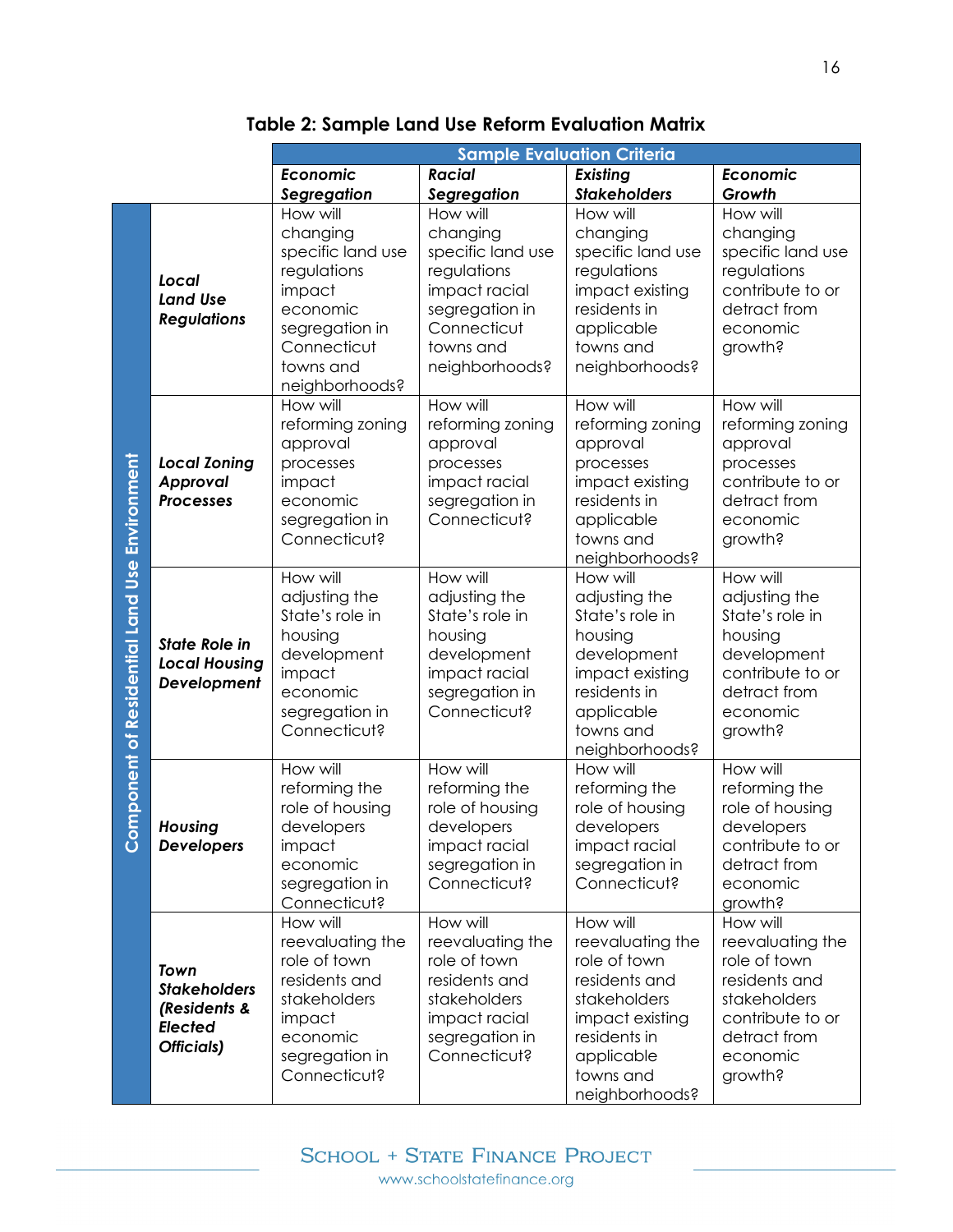## <span id="page-16-0"></span>**Measuring Economic Impact of Land Use Regulation Change[E](#page-16-1)**

Measuring the actual economic impact of a proposed land use regulation change (for example, a reduction in the minimum lot size for a municipality) is a difficult yet important part of any evaluation of proposed zoning changes. While the academic literature does not detail the specific estimated impacts of different types of zoning regulation changes, it does provide possible frameworks for measuring such impacts.

Two possible frameworks are briefly detailed below, and utilize different research tools and economic principles to estimate economic impact. Please note, these frameworks are intended to serve as a conceptual starting point for research into this area, as the analysis required to produce these estimates is beyond the scope of this report.

#### **1. Estimating Impact by Calculating New Housing Supply Elasticity After Proposed Regulation Change[F](#page-16-2)**

One way to estimate the impact of a specific land use regulation is to use revised housing supply elasticities<sup>[G](#page-16-3)</sup> as calculated from the Wharton Residential Land Use Regulation Index.[87](#page-22-11) As referenced previously, this Index captures the level of residential growth restriction in a given area. Saiz (2010) uses the metropolitan statistical area (MSA) data from the Index, coupled with data on geographic constraints on housing (such as water or land slope) to calculate housing supply elasticities for areas across the country.[88](#page-22-12) These elasticities are used by Hsieh and Moretti (2019) to measure the impact of high productivity areas across the country relaxing zoning restrictions to the level of the median city, as provided by Saiz (2010).

It is possible to calculate a revised Wharton Residential Land Use Regulation Index for Connecticut areas based on the proposed land use change. Specific subindices of the Index include the "Supply Restrictions Index," which reflects the presence of caps on the supply of new housing (and by type), as well as the "Density Restriction Index," which details constraints on density, such as minimum lot size. Tweaking these parameters to match the proposed regulation would allow a revised calculation of housing elasticity of supply per the methodology of Saiz (2010). The revised elasticity of supply could then be used in the methodology of Hsieh and Moretti (2019) to calculate the economic impact if Connecticut MSAs relaxed housing restrictions to the new, revised elasticity, rather than the median elasticity used by the authors. The diagram in Figure 5 below summarizes the above steps of this option.

i<br>I

<span id="page-16-1"></span><sup>E</sup> William Murdock, Ph.D. candidate in economics at Harvard University, provided insight and feedback on the impact measurement frameworks outlined in this section. The School and State Finance Project is thankful for this assistance.

<span id="page-16-2"></span><sup>F</sup> Please note that in this section, the research of Saiz (2010) and Hsieh and Moretti (2019), as well as the analytical work required to reproduce these results, are simplified for the purposes of developing conceptual frameworks to estimate economic impact.

<span id="page-16-3"></span><sup>G</sup> Elasticity of Housing Supply measures how much new residential construction would occur in response to an increase in prices or demand. If an area has an elasticity less than one, then supply is inelastic, that is, supply is relatively not responsive to changes in demand. This inelasticity would spill over to an increase in housing price as the increase in demand is not met with an increase in supply.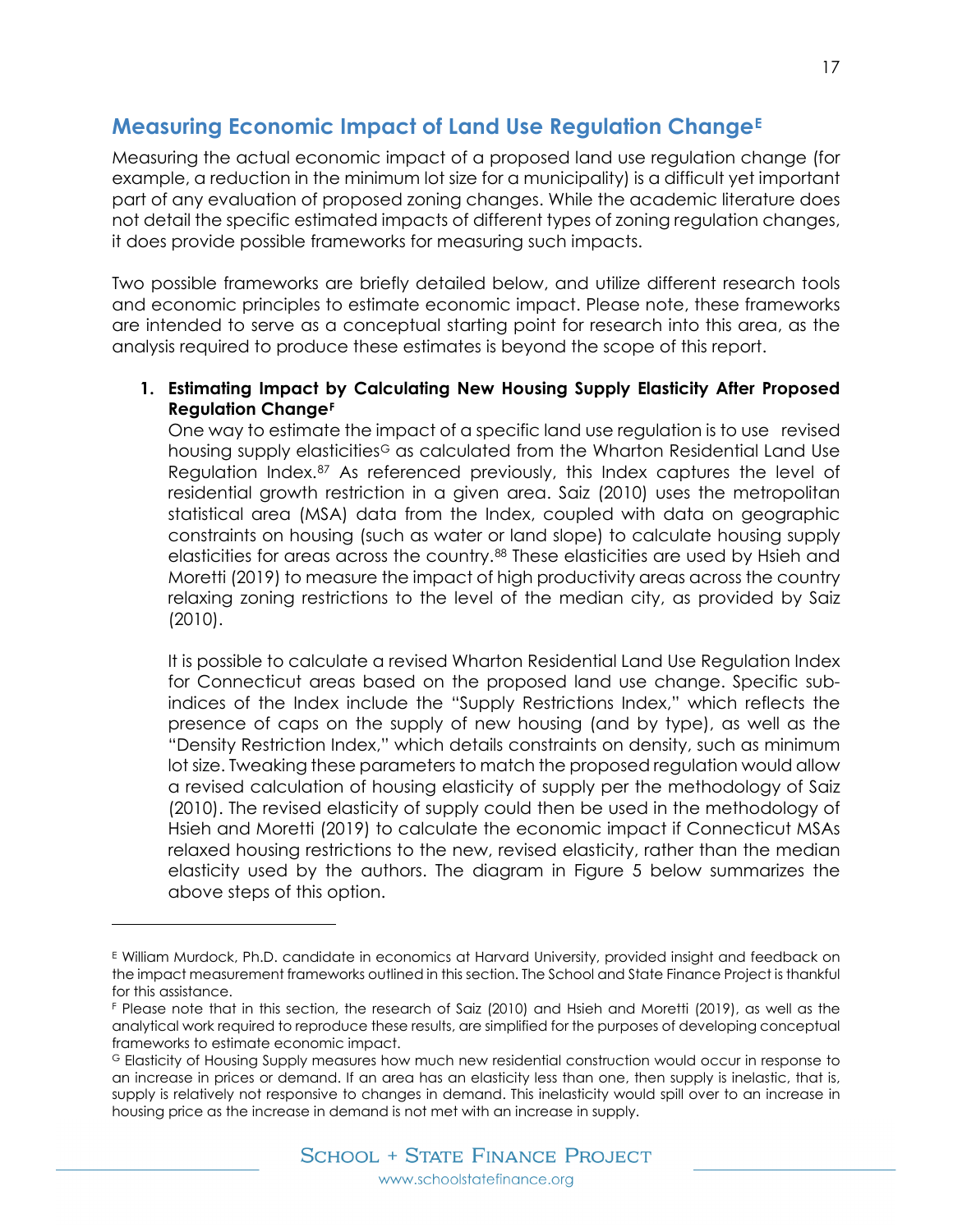## **Figure 5: Steps to Calculating Economic Impact of Zoning Change: Housing Elasticity Method**

<span id="page-17-0"></span>

#### **2. Estimating Impact by Using a Simplified Randomized Controlled Trial (RCT) Approach**

A second approach is to use a simplified randomized controlled trial<sup>H</sup> approach on two or more areas (counties, MSAs, towns) that are similar. In this approach, researchers would identify similar areas based on demographics, housing stock, housing supply and demand, geography, and other factors, with one or more areas implementing a specific zoning change that "relaxes" constraints, with the other areas serving as the "control" group. From there, researchers could, after accounting for outside factors, measure the response in housing supply to the zoning change. Estimates of housing supply changes could be coupled with existing frameworks for evaluating the economic impact of housing

i<br>I

<span id="page-17-1"></span><sup>H</sup> A randomized controlled trial (RCT) is a design that "randomly assigns participants into an experimental group or a control group. As the study is conducted, the only expected difference between the control and experimental groups in a randomized controlled trial (RCT) is the outcome variable being studied." Source: George Washington University, Himmelfarb Health Sciences Library. (n.d.). Randomized Controlled Tria*l*. Retrieved from https://himmelfarb.gwu.edu/tutorials/studydesign101/rcts.cfm.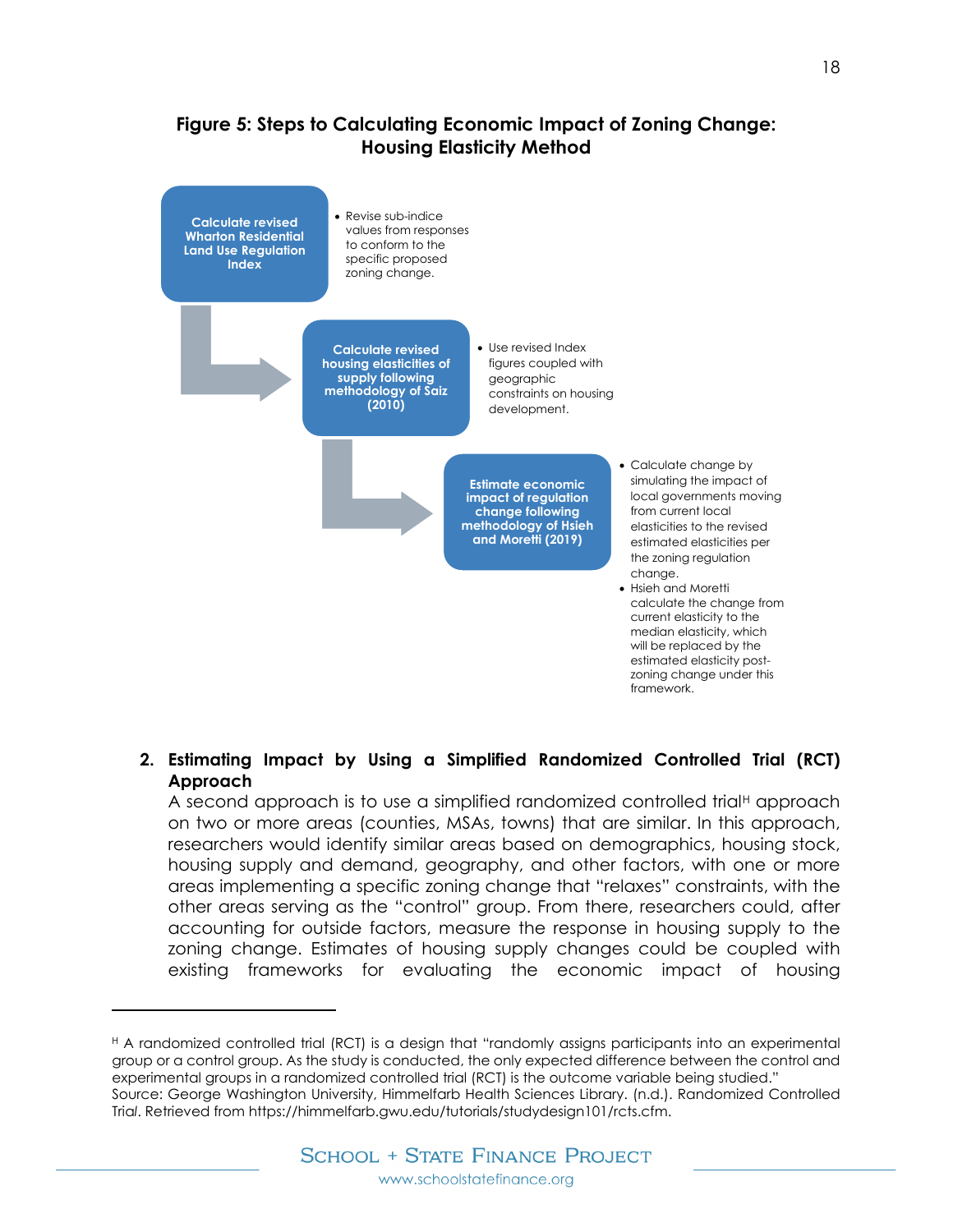developments. Existing frameworks, such as RIMS II, typically focus on the impact of constructing a proposed development (construction jobs and materials) as well as net-new tax revenue, employment, and economic activity brought by the development that would not exist absent the development.[89](#page-22-13),[90](#page-22-14)

To identify specific communities, the Wharton Residential Land Use Regulation Index has been calculated twice over the past two decades (2006 and 2018). Using this tool, a researcher could identify similar communities in Connecticut in terms of the factors mentioned above, and isolate those that have relaxed land use restrictions over this time period. After doing so, a deeper dive into municipal zoning changes over time would uncover the specific changes made in these towns that led to the change in the Index value. From there, analysis would need to isolate changes to housing supply as a result of the restriction changes, and not trends in aggregate supply or demand, as in some cases housing restrictions could come as a result of higher housing prices, rather than vice versa, as local stakeholders changed zoning regulations to "preserve" housing property values.

Each approach detailed above has benefits and drawbacks. While the first approach efficiently ties together academic research without the need for leveraging additional economic impact tools, such as RIMS II, it requires assumptions to be made on the impact of a zoning change on the housing elasticity of demand as measured by the Wharton Residential Land Use Regulation Index. This approach also requires detailed analytical work in reproducing the Index and Hsieh and Moretti (2019) methodologies with the adjusted indices and elasticities. In addition, the data used in this framework would typically be centered at the MSA level, which does not govern land use decisions in Connecticut.

The second approach allows for a town-level comparison of "control" versus "treatment" groups, but the quality and availability of the data is an obstacle. For example, out of 169 towns, only 15 to 18 Connecticut municipalities (depending on the survey question) responded to both versions of the Wharton Residential Land Use Regulation Index survey.[91](#page-22-15) Compiling a richer dataset would require in-depth, longitudinal examinations of town zoning ordinances, which are time-intensive. In addition, this methodology looks back rather than projecting into the future, and will thus require translating findings from past implementations of zoning reforms to present day conditions for use in measuring the impact of proposed regulation changes.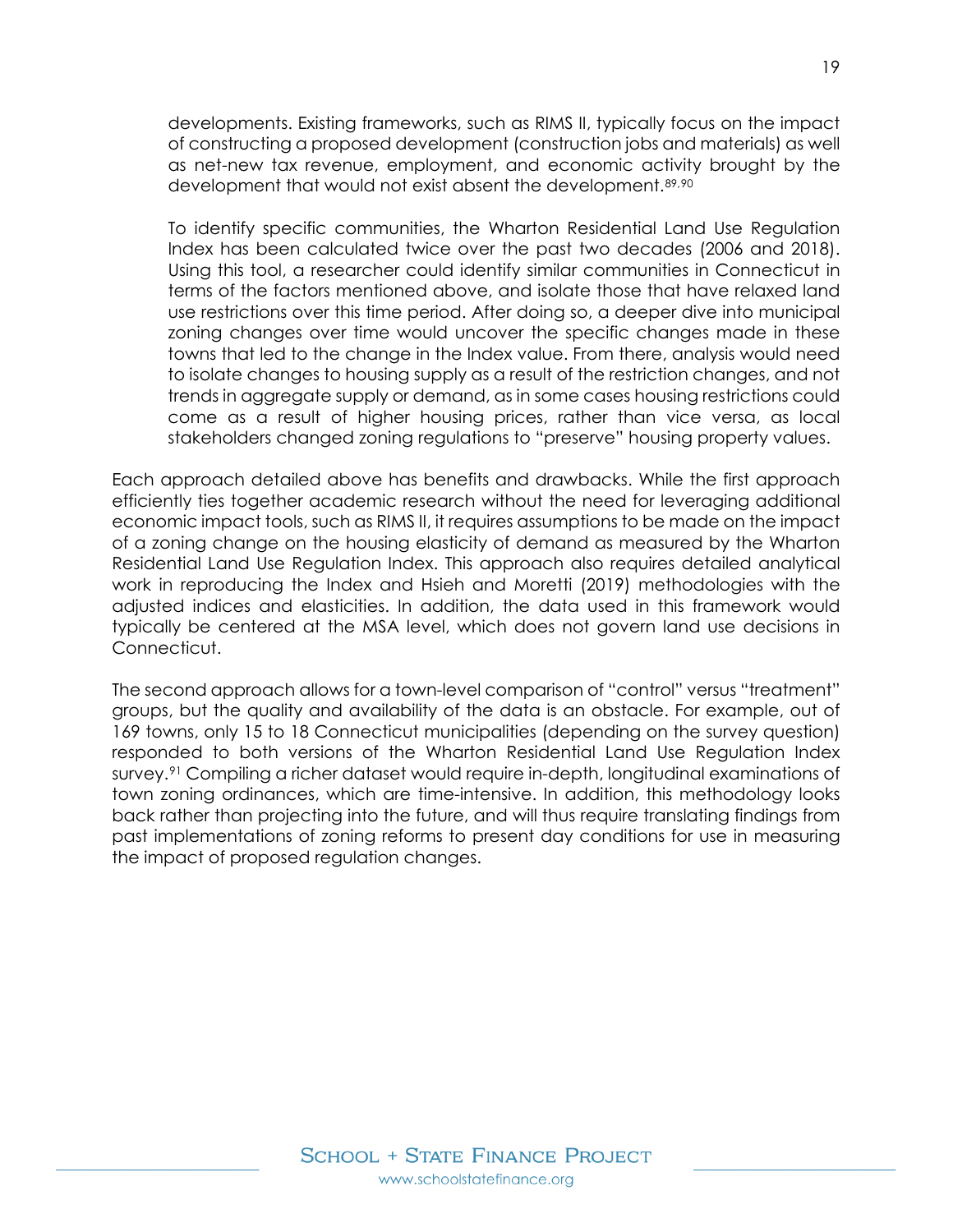## <span id="page-19-0"></span>**Endnotes**

<span id="page-19-9"></span><span id="page-19-8"></span><span id="page-19-7"></span><span id="page-19-6"></span><span id="page-19-5"></span><span id="page-19-4"></span><span id="page-19-3"></span><span id="page-19-2"></span><span id="page-19-1"></span><sup>1</sup> National Low Income Housing Coalition. (2020). *Out of Reach 2020: The High Cost of Housing*. Washington, DC: Author. Retrieved from https://reports.nlihc.org/sites/default/files/oor/OOR\_2020.pdf. <sup>2</sup> Partnership for Strong Communities. (2018). *Housing Data Profiles*. Retrieved from https://www.pschousing.org/sites/default/files/PSC\_2017HsgProfile\_Connecticut.pdf. <sup>3</sup> Desegregate Connecticut. (2020). Statewide Zoning Code Research. Retrieved from https://www.desegregatect.org/ourdata. <sup>4</sup> Ibid. <sup>5</sup> Jargowsky, P. (2015). *Architecture of Segregation*. Washington, DC: The Century Foundation. Retrieved from https://tcf.org/content/report/architecture-of-segregation/. <sup>6</sup> Buchanan, M., & Abraham, M. (2015, August 8). Concentrated Wealth and Poverty in Connecticut's Neighborhoods. *DataHaven*. Retrieved from https://www.ctdatahaven.org/reports/concentrated-wealthand-poverty-connecticuts-neighborhoods. <sup>7</sup> Ibid. <sup>8</sup> U.S. Census Bureau. (2020). Table S0101: Age and Sex, 2018. *American Community Survey*. Washington, DC: Author. Retrieved from https://data.census.gov/cedsci/table?q=state%20median%20age&g =0100000US.04000.001&tid=ACSST1Y2018.S0101&moe=false&hidePreview=true. <sup>9</sup> U.S. Census Bureau. (2019). NST-EST2019-03: Table 3. Estimates of Resident Population Change for the United States, Regions, States, and Puerto Rico and Region and State Rankings: July 1, 2018 to July 1, 2019. *2019 National and State Population Estimates*. Washington, DC: Author. Available from https://www.census.gov/newsroom/press-kits/2019/national-state-estimates.html. <sup>10</sup> U.S. Census Bureau. (2019). NST-EST2019-04: Table 4. Cumulative Estimates of the Components of Resident Population Change for the United States, Regions, States, and Puerto Rico: April 1, 2010 to July 1, 2019. *2019 National and State Population Estimates*. Washington, DC: Author. Available from https://www.census.gov/newsroom/press-kits/2019/national-state-estimates.html. <sup>11</sup> Flaherty, P. (2017). Life in the Slow Lane? *The Connecticut Economic Digest, 22*(12), 1-5. Retrieved from https://www1.ctdol.state.ct.us/lmi/digest/pdfs/ceddec17.pdf. <sup>12</sup> S&P Global Ratings. (2018, September 25*). U.S. States Are Showing Their Age: How Demographics Are Affecting Economic Outlooks*. Retrieved from https://www.capitaliq.com/CIQDotNet/CreditResearch/ RenderArticle.aspx?articleId=2104586&SctArtId=460368&from=CM&nsl\_code=LIME&sourceObjectId=106951 89&sourceRevId=3&fee\_ind=N&exp\_date=20280924-20:38:09. <sup>13</sup> Lembo, K. (2019). *Budgetary/Statutory Basis (GAAP Based Budgeting) Annual Report, For the Fiscal Year Ended June 30, 2019*. Hartford, CT: State of Connecticut, Office of the State Comptroller. Retrieved from https://www.osc.ct.gov/reports/annual/2019/Annual2019.pdf. <sup>14</sup> Wyman, N. (2000). *Annual Report of the State Comptroller, FY 2000*. Hartford, CT: State of Connecticut, Office of the State Comptroller. Retrieved from http://www.osc.ct.gov/2000annual/index.htm. <sup>15</sup> Lembo, K. (2019). *Budgetary/Statutory Basis (GAAP Based Budgeting) Annual Report, For the Fiscal Year Ended June 30, 2019*. Hartford, CT: State of Connecticut, Office of the State Comptroller. Retrieved from https://www.osc.ct.gov/reports/annual/2019/Annual2019.pdf. j

<span id="page-19-16"></span><span id="page-19-15"></span><span id="page-19-14"></span><span id="page-19-13"></span><span id="page-19-12"></span><span id="page-19-11"></span><span id="page-19-10"></span><sup>16</sup> Wyman, N. (2000). *Annual Report of the State Comptroller, FY 2000*. Hartford, CT: State of Connecticut, Office of the State Comptroller. Retrieved from http://www.osc.ct.gov/2000annual/index.htm.

<span id="page-19-17"></span><sup>17</sup> Lembo, K. (2018). *Annual Report of the State Comptroller, FY 2018*. Hartford, CT: State of Connecticut, Office of the State Comptroller. Retrieved from https://www.osc.ct.gov/reports/annual/2018/ Annual2018.pdf.

<span id="page-19-19"></span><span id="page-19-18"></span><sup>18</sup> State of Connecticut, Office of Policy and Management. (2017). *2017 SEBAC Agreement*. Hartford, CT: Author. Retrieved from http://ctstatefinance.org/assets/uploads/files/SEBAC-2017-Projections-Report.pd[f.](https://public.tableau.com/views/7_SERS-4of4/) <sup>19</sup> Aubry, J., & Munnell, A.H. (2015). *Final Report on Connecticut's State Employees Retirement System and Teachers' Retirement System*. Chestnut Hill, MA: Center for Retirement Research at Boston College. Retrieved from http://crr.bc.edu/wp-content/uploads/2015/11/Final-Report-on-CT-SERS-and-TRS\_November-2015.pdf.

<span id="page-19-20"></span><sup>20</sup> U.S. Census Bureau. (2020). Table S0101: Age and Sex, 2018. *American Community Survey*. Washington, DC: Author. Retrieved from https://data.census.gov/cedsci/table?q=state%20median%20age&g<br>=0100000US.04000.001&tid=ACSST1Y2018.S0101&moe=false&hidePreview=true.

<span id="page-19-21"></span><sup>21</sup> U.S. Census Bureau. (2019). NST-EST2019-03: Table 3. Estimates of Resident Population Change for the United States, Regions, States, and Puerto Rico and Region and State Rankings: July 1, 2018 to July 1, 2019.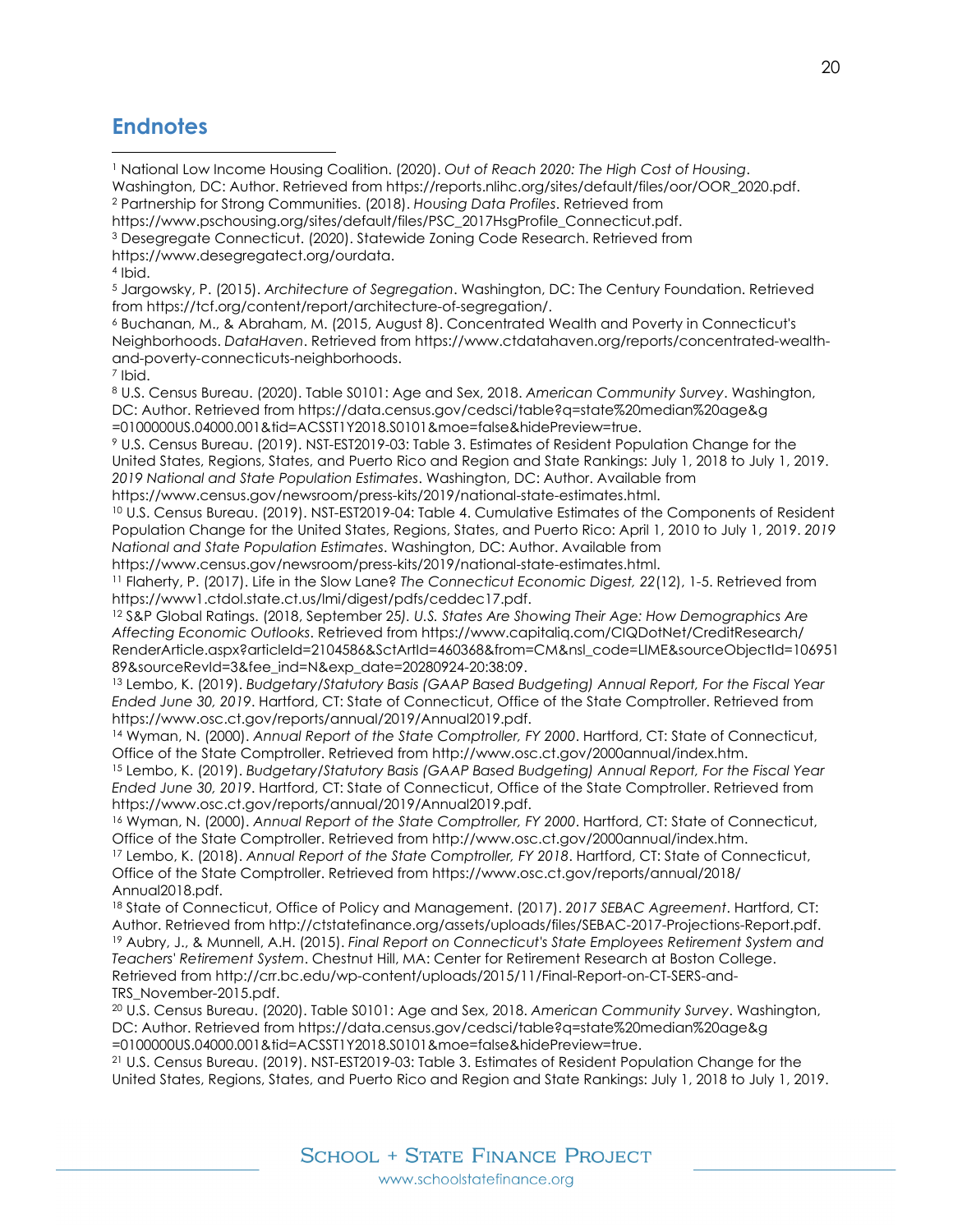*2019 National and State Population Estimates*. Washington, DC: Author. Available from https://www.census.gov/newsroom/press-kits/2019/national-state-estimates.html.

<span id="page-20-0"></span><sup>22</sup> U.S. Census Bureau. (2019). NST-EST2019-04: Table 4. Cumulative Estimates of the Components of Resident Population Change for the United States, Regions, States, and Puerto Rico: April 1, 2010 to July 1, 2019. *2019 National and State Population Estimates*. Washington, DC: Author. Available from https://www.census.gov/newsroom/press-kits/2019/national-state-estimates.html.  $23$  Ibid.

<span id="page-20-2"></span><span id="page-20-1"></span><sup>24</sup> Internal Revenue Service. (2019). *Individual Income Tax Returns: State-to-State Migration Outflow/Inflow for Selected Income Items, Calendar Years 2017-2018*. Washington, DC: Author. Available from https://www.irs.gov/statistics/soi-tax-stats-migration-data-2017-2018.

<span id="page-20-3"></span><sup>25</sup> S&P Global Ratings. (2018, September 25*). U.S. States Are Showing Their Age: How Demographics Are Affecting Economic Outlooks*. Retrieved from https://www.capitaliq.com/CIQDotNet/CreditResearch/ RenderArticle.aspx?articleId=2104586&SctArtId=460368&from=CM&nsl\_code=LIME&sourceObjectId=106951 89&sourceRevId=3&fee\_ind=N&exp\_date=20280924-20:38:09.

<span id="page-20-4"></span><sup>26</sup> McCaw, M. (2019). *Fiscal Accountability Report, Fiscal Years 2020-2024*. Hartford, CT: State of Connecticut, Office of Policy and Management. Retrieved from https://portal.ct.gov/-/media/OPM/Bud-Other-Projects/Reports/Consensus\_Revenue/OPM-2019-FAR-11-20-19.pdf?la=en.  $27$  Ibid.

<span id="page-20-6"></span><span id="page-20-5"></span>28 U.S. Department of Commerce, Bureau of Economic Analysis. (2020, July 7). *Gross Domestic Product by State, 1st Quarter 2020* [Press release]. Retrieved from https://www.bea.gov/news/2020/gross-domesticproduct-state-1st-quarter-2020.

<span id="page-20-7"></span><sup>29</sup> U.S. Department of Labor, Bureau of Labor Statistics. (2020, September 15). Unemployment Rate in Connecticut [CTUR]. Retrieved from https://fred.stlouisfed.org/series/CTUR. 30 Organization for Economic Co-operation and Development. (2020, September 15). Consumer Opinion

<span id="page-20-8"></span>Surveys: Confidence Indicators: Composite Indicators: OECD Indicator for the United States

[CSCICP03USM665S]. Retrieved from https://fred.stlouisfed.org/series/CSCICP03USM665S.

<span id="page-20-9"></span><sup>31</sup> U.S. Department of Labor, Employment and Training Administration. (2020, September 15). Initial Claims in Connecticut [CTICLAIMS]. Retrieved from https://fred.stlouisfed.org/series/CTICLAIMS.

<span id="page-20-10"></span><sup>32</sup> U.S. Department of Labor, Employment and Training Administration. (2020, September 16). Continued Claims (Insured Unemployment) in Connecticut [CTCCLAIMS]. Retrieved from

https://fred.stlouisfed.org/series/CTCCLAIMS.

<span id="page-20-11"></span><sup>33</sup> U.S. Const. amend. X.

<span id="page-20-12"></span><sup>34</sup> *Village of Euclid v. Ambler Realty Co.*, 272 U.S. 365 (1926).

<span id="page-20-13"></span><sup>35</sup> In general, Title 8 of the Connecticut General Statutes.

<span id="page-20-14"></span><sup>36</sup> State of Connecticut, Department of Energy and Environmental Protection. (2009, March 26). Landscape Stewardship: Who Regulates Land Use in Connecticut? Retrieved from https://portal.ct.gov/DEEP/ Landscape-Stewardship/Land-Use-Regulation/Who-Regulates-Land-Use-in-Connecticut.

<span id="page-20-15"></span><sup>37</sup> Conn. Gen. Statutes ch. 124, § 8-1.

<span id="page-20-16"></span><sup>38</sup> Conn. Gen. Statutes ch. 124, § 8-6.

<span id="page-20-17"></span><sup>39</sup> Conn. Gen. Statutes ch. 124, § 8-12.

<sup>40</sup> Conn. Gen. Statutes ch. 440, § 22a-42.

<span id="page-20-19"></span><span id="page-20-18"></span><sup>41</sup> Conn. Gen. Statutes ch. 103, § 7-246.

<span id="page-20-20"></span><sup>42</sup> Town of Fairfield, Connecticut, Town Plan and Zoning Department. (2017). *Zoning Regulations*. Fairfield, CT: Author. Retrieved from https://www.fairfieldct.org/filestorage/10726/11028/12431/ Zoning\_Regulations.pdf.

<span id="page-20-21"></span> $43$  Ibid.

<span id="page-20-22"></span><sup>44</sup> Gyourko, J., Hartley, J., & Krimmel, J. (2019)*. The Local Residential Land Use Regulatory Environment Across U.S. Housing Markets: Evidence from a New Wharton Index* (Working Paper 26573). Cambridge, MA: National Bureau of Economic Research. Retrieved from http://real-faculty.wharton.upenn.edu/wpcontent/uploads/~gyourko/WRLURI/GyourkoHartleyKrimmel\_NBERw26573.pdf.

<span id="page-20-23"></span><sup>45</sup> Gyourko, J., Saiz, A., & Summers, A. (2006). *A New Measure of the Local Regulatory Environment for Housing Markets: The Wharton Residential Land Use Regulatory Index*. Philadelphia, PA: University of Pennsylvania, The Wharton School. Retrieved from http://realestate.wharton.upenn.edu/wpcontent/uploads/2017/03/558.pdf.

<span id="page-20-24"></span><sup>46</sup> Desegregate Connecticut. (2020). Statewide Zoning Code Research. Retrieved from https://www.desegregatect.org/ourdata.

<span id="page-20-25"></span><sup>47</sup> Ibid.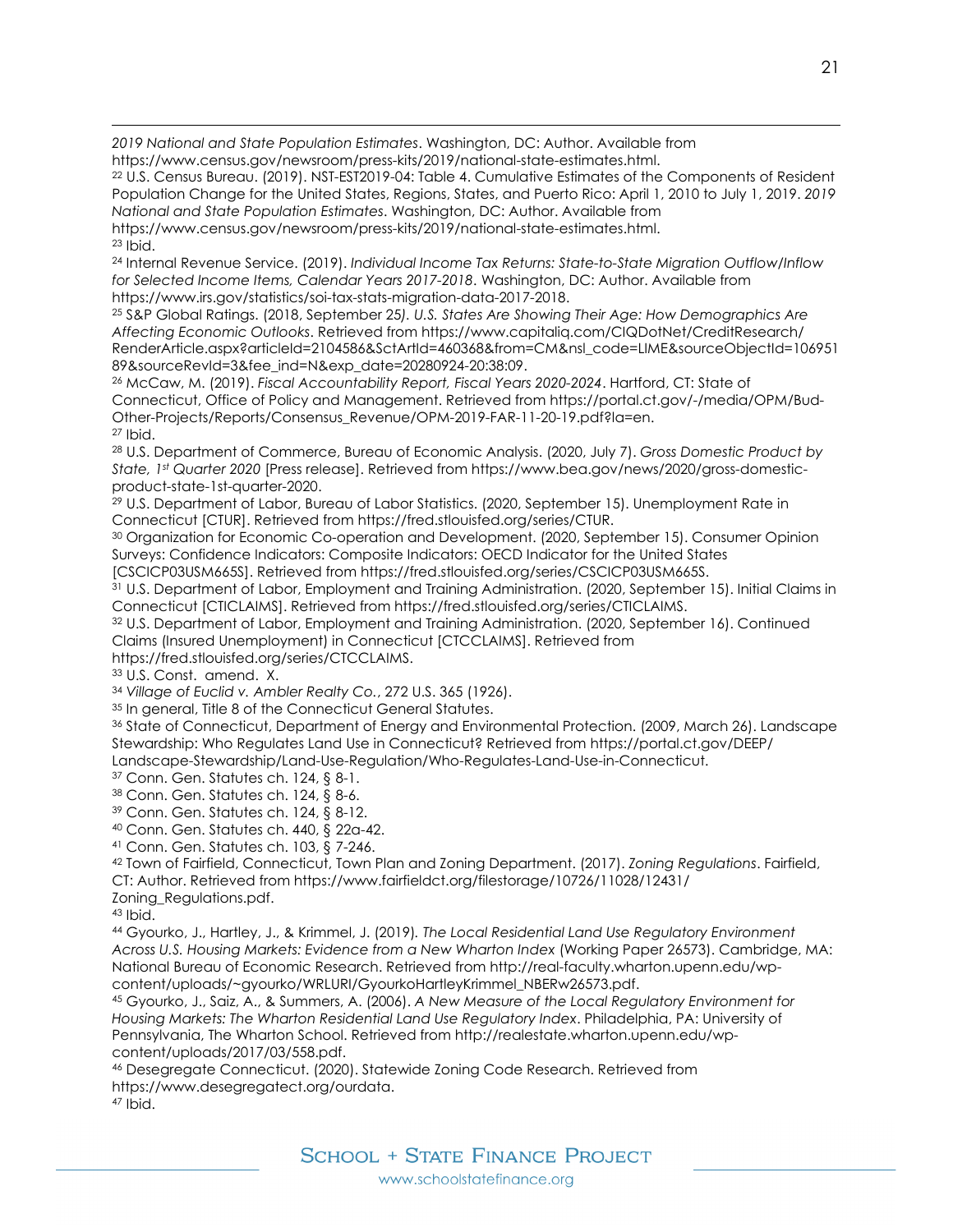<span id="page-21-0"></span> <sup>48</sup> Jargowsky, P. (2015). *Architecture of Segregation*. Washington, DC: The Century Foundation. Retrieved from https://tcf.org/content/report/architecture-of-segregation/.

<span id="page-21-1"></span><sup>49</sup> Buchanan, M., & Abraham, M. (2015, August 8). Concentrated Wealth and Poverty in Connecticut's Neighborhoods. *DataHaven*. Retrieved from https://www.ctdatahaven.org/reports/concentrated-wealthand-poverty-connecticuts-neighborhoods.  $50$  Ibid.

<span id="page-21-3"></span><span id="page-21-2"></span><sup>51</sup> State of Connecticut, Department of Housing. (n.d.). Affordable Housing Appeals Listing. Retrieved from https://portal.ct.gov/DOH/DOH/Programs/Affordable-Housing-Appeals-Listing.

<span id="page-21-4"></span><sup>52</sup> Conn. Gen. Statutes ch. 126a, § 8-30g.

<span id="page-21-5"></span><sup>53</sup> Ibid.

<span id="page-21-6"></span><sup>54</sup> State of Connecticut, Department of Housing. (n.d.). Affordable Housing Appeals Listing. Retrieved from https://portal.ct.gov/DOH/DOH/Programs/Affordable-Housing-Appeals-Listing. <sup>55</sup> Conn. Gen. Statutes ch. 126a, § 8-30g.

<span id="page-21-8"></span><span id="page-21-7"></span><sup>56</sup> Glaeser, E.L, Schuetz, J., & Ward, B. (2006). *Regulation and the Rise of Housing Prices in Greater Boston*. Boston, MA: Pioneer Institute for Public Policy Research and Harvard University, Kennedy School of Government, Rappaport Institute for Greater Boston. Retrieved from https://www.hks.harvard.edu/sites/ default/files/centers/rappaport/files/regulation\_housingprices\_1.pdf.

<span id="page-21-9"></span><sup>57</sup> Emrath, P. (2016, May 2). Government Regulation in the Price of a New Home. *HousingEconomics.com*. Retrieved from https://www.nahbclassic.org/generic.aspx?sectionID=734&genericContentID=250611 &channelID=311&\_ga=2.181062439.1287300652.1565563389-1832662209.1565563389.

<span id="page-21-10"></span><sup>58</sup> Gyourko, J., & Molloy, R. (2015). Regulation and Housing Supply. In J.V. Henderson, P. Nijkamp, E.S. Mills, P.C. Cheshire, & J.F. Thisse (Eds.), *Handbook of Regional and Urban Economics* (Vol. 5, pp. 1289-1339).

<span id="page-21-11"></span><sup>59</sup> National Low Income Housing Coalition. (2020). *Out of Reach 2020: The High Cost of Housing*. Washington, DC: Author. Retrieved from https://reports.nlihc.org/sites/default/files/oor/OOR\_2020.pdf. <sup>60</sup> Partnership for Strong Communities. (2018). *Housing Data Profiles*. Retrieved from

<span id="page-21-12"></span>https://www.pschousing.org/sites/default/files/PSC\_2017HsgProfile\_Connecticut.pdf.

<span id="page-21-14"></span><span id="page-21-13"></span><sup>61</sup> National Low Income Housing Coalition. (2020). *Out of Reach 2020: The High Cost of Housing*. Washington, DC: Author. Retrieved from https://reports.nlihc.org/sites/default/files/oor/OOR\_2020.pdf. <sup>62</sup> U.S. Census Bureau, & U.S. Department of Housing and Urban Development. (2020, September 15). New Private Housing Units Authorized by Building Permits [PERMIT]. Retrieved from https://fred.stlouisfed.org/series/PERMIT.

<span id="page-21-15"></span><sup>63</sup> U.S. Census Bureau. (2020, September 15). New Private Housing Units Authorized by Building Permits for

<span id="page-21-16"></span>Connecticut [CTBPPRIVSA]. Retrieved from https://fred.stlouisfed.org/series/CTBPPRIVSA. 64 U.S. Census Bureau. (2020, September 15). New Private Housing Units Authorized by Building Permits for

<span id="page-21-17"></span>Massachusetts [MABPPRIVSA]. Retrieved from https://fred.stlouisfed.org/series/MABPPRIVSA.<br><sup>65</sup> U.S. Census Bureau. (2020, September 15). New Private Housing Units Authorized by Building Permits for New York [NYBPPRIVSA]. Retrieved from https://fred.stlouisfed.org/series/NYBPPRIVSA.

<span id="page-21-18"></span><sup>66</sup> U.S. Census Bureau. (2020, September 15). New Private Housing Units Authorized by Building Permits for New Jersey [NJBPPRIVSA]. Retrieved from https://fred.stlouisfed.org/series/NJBPPRIVSA.

<span id="page-21-19"></span><sup>67</sup> U.S. Census Bureau, & U.S. Department of Housing and Urban Development. (2020, September 15). New Private Housing Units Authorized by Building Permits [PERMIT]. Retrieved from https://fred.stlouisfed.org/series/PERMIT.

<span id="page-21-20"></span><sup>68</sup> U.S. Census Bureau. (2020, September 15). New Private Housing Units Authorized by Building Permits for Connecticut [CTBPPRIVSA]. Retrieved from https://fred.stlouisfed.org/series/CTBPPRIVSA.

<span id="page-21-21"></span><sup>69</sup> U.S. Census Bureau. (2020, September 15). New Private Housing Units Authorized by Building Permits for Massachusetts [MABPPRIVSA]. Retrieved from https://fred.stlouisfed.org/series/MABPPRIVSA.

<span id="page-21-22"></span><sup>70</sup> U.S. Census Bureau. (2020, September 15). New Private Housing Units Authorized by Building Permits for New York [NYBPPRIVSA]. Retrieved from https://fred.stlouisfed.org/series/NYBPPRIVSA.

<span id="page-21-23"></span><sup>71</sup> U.S. Census Bureau. (2020, September 15). New Private Housing Units Authorized by Building Permits for New Jersey [NJBPPRIVSA]. Retrieved from https://fred.stlouisfed.org/series/NJBPPRIVSA.

<span id="page-21-24"></span><sup>72</sup> Hsieh, C., & Moretti, E. (2019). Housing Constraints and Spatial Misallocation. *American Economic Journal: Macroeconomics*, *11*(2), 1-39. Retrieved from https://www.aeaweb.org/articles?id=10.1257/mac.20170388.  $73$  Ibid.

<span id="page-21-27"></span><span id="page-21-26"></span><span id="page-21-25"></span><sup>74</sup> U.S. Department of Labor, Bureau of Labor Statistics, Office of Productivity and Technology. (2019). *Private nonfarm productivity and costs by state and region*. Washington, DC: Author. Available from https://www.bls.gov/lpc/state-productivity.htm. <sup>75</sup> Ibid.